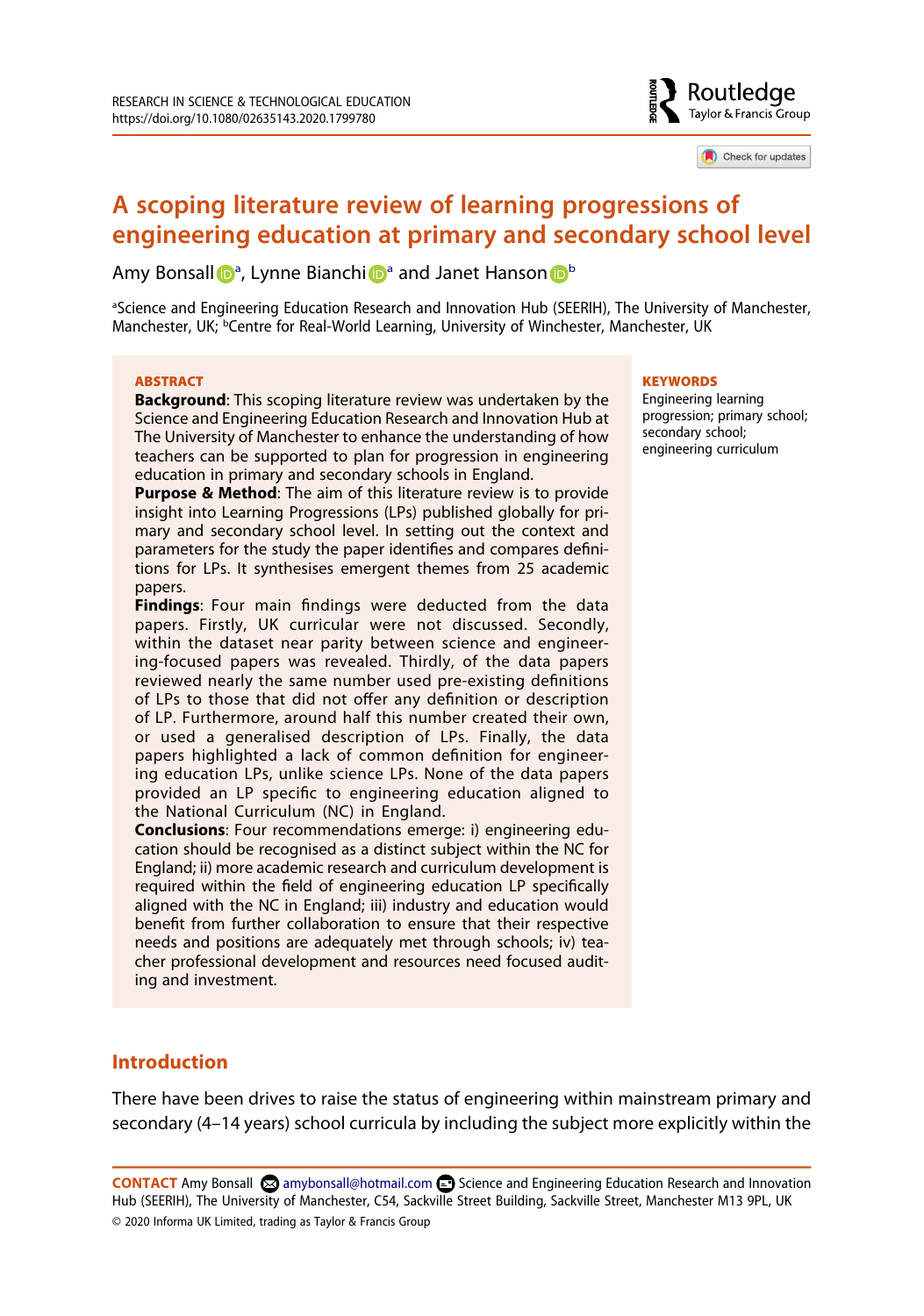#### $2 \quad \Leftrightarrow$  A. BONSALL ET AL.

teaching of science or technology or by developing integrated STEM (science, technology, engineering, mathematics) education programmes that position engineering as the context to which content knowledge in the other three subjects is applied. These developments can be seen in countries in North America, Western Europe and Asia (Vries, Gumaelius, and Skogh [2016;](#page-23-0) Hynes et al. [2017](#page-21-0)). In parallel, there has been an increased interest in developing Learning Progressions (LPs) to aid the planning and evaluation of teaching and learning in engineering education.

<span id="page-1-3"></span>In England, Engineering is not currently a specifically designated NC subject at either primary and lower secondary schools level. However, skills and practices of engineering, for example, making objects including mechanisms such as levers etc. are referenced within the NC for Design and Technology (D&T) in England, and could be argued to be engineering. Teachers in English mainstream schools are required to ensure that pupils should learn and apply D&T skills and knowledge in a variety of contexts, including engineering ('National Curriculum in England: Design and Technology Programmes of Study' n.d.). In other countries of the United Kingdom, engineering has recently been included in the Education Scotland, Technologies, Experiences and Outcomes and in the Welsh Curriculum revisions ('Science and Technology: Statements of What Matters – Hwb' n.d.; 'Experiences and Outcomes | Education Scotland – Technologies' n.d.)

However, engineering enrichment experiences in England can be found on an ad hoc basis in schools where there is a specific driving ethos or teacher designing such offers for pupils. Some schools are pioneering the integration of Engineering Habits of Mind within NC subjects [\(Lucas, Hanson, and Claxton](#page-22-0); Lucas et al. [2017\)](#page-22-1).

<span id="page-1-4"></span><span id="page-1-2"></span><span id="page-1-1"></span><span id="page-1-0"></span>This scoping literature review was stimulated to support the Tinkering for Learning curriculum development programme, such that an enhanced understanding of how teachers can be supported to plan for progression in engineering education is developed ('SEERIH Innovations' n.d.; Bianchi and Chippindall [2018](#page-20-0)). As well as academic literature, the authors of this study draw on their experience in curriculum and professional development in the field of science education. The study of schoollevel LPs is found to be developed in the science and mathematics but less so in technology and engineering. This results in better understanding of how to develop conceptual understanding in science and mathematics (Alonzo [2012](#page-20-1); Corcoran, Mosher, and Rogat [2009\)](#page-21-1). The paper builds on and furthers understanding of engineering education within school settings. It seeks to identify whether, beyond England, educators have access to frameworks and/or exemplification of progression for children of 5–14 years of age in order to guide the teaching and learning process. Undertaking a study of this type is significant at a time when the UK devolved nations of Wales and Scotland have given explicit recognition to engineering within their revised National Curricula; however, no such move has yet been leveraged in England. This paper therefore supports future policy and curriculum development where purpose is to explicitly address engineering within the English 5–14 years education system for STEM.

The aim of this literature review was to provide an overview of LPs published globally for primary and secondary school level. It is noted that the term 'pre-college' is often used to define primary and secondary school age ranges. Setting out the context and parameters for the study, the paper identifies and compares definitions for LPs and how these were devised. It synthesises emergent themes from 25 academic papers.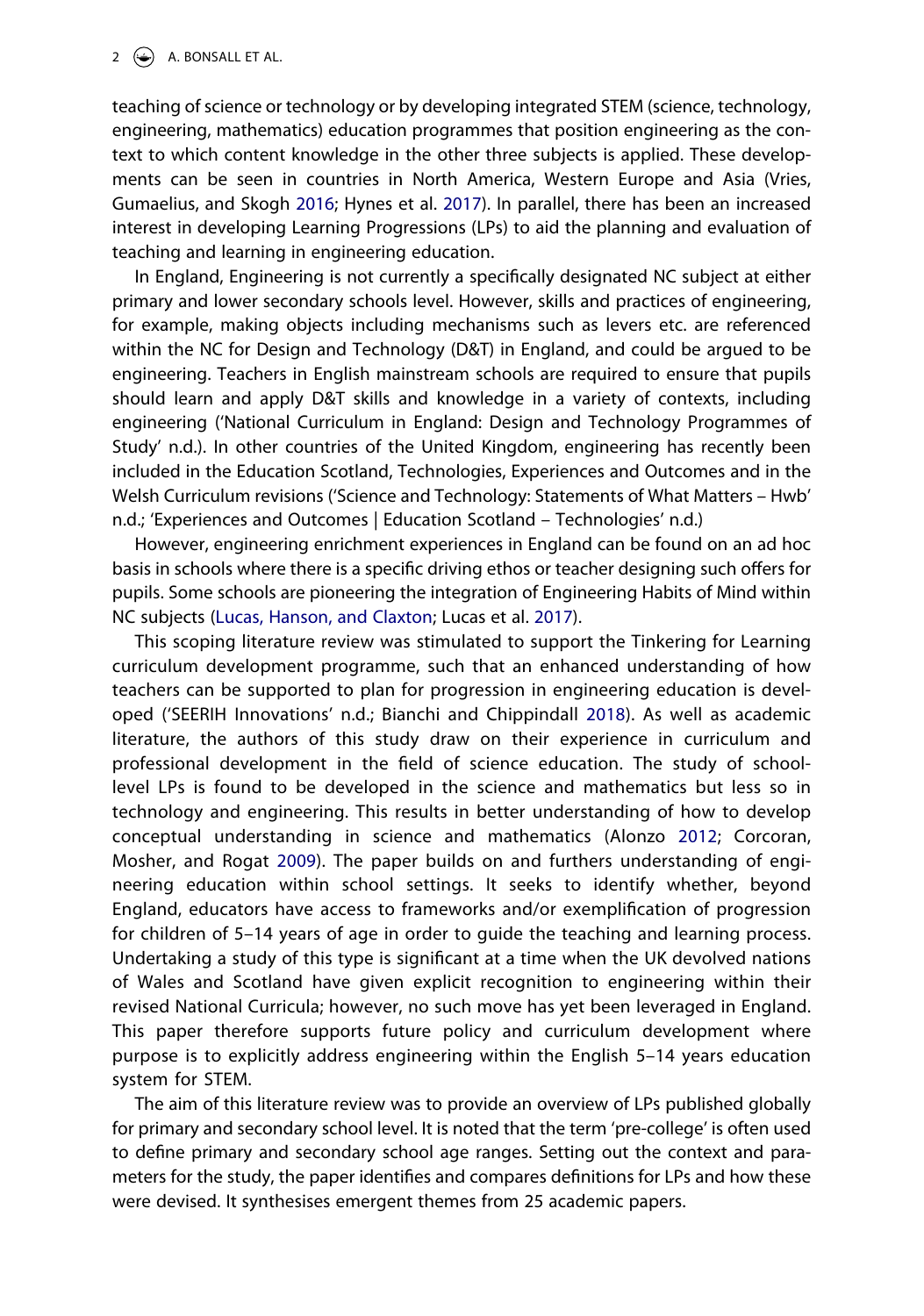### **Engineering education within the education pipeline**

<span id="page-2-0"></span>There is desire for education systems around the world to produce not just more engineers in traditional fields, such as construction and water engineering, but for these to be developed in new fields of research such as clean energy, artificial intelligence and robotics ('About the Queen Elizabeth Prize for Engineering' [n.d.](#page-20-2)) ('Grand Challenges – 14 Grand Challenges for Engineering' n.d.). In response, some countries have integrated engineering practices and knowledge into their school curricula. The NC in England is yet to include engineering explicitly in the primary and lower secondary level, but new research and development to exemplify how Engineering Habits of Mind can be embedded in the teaching of NC subjects is emerging ([Lucas, Hanson, and Claxton](#page-22-0) ; Lucas et al. [2017\)](#page-22-1). In contrast, young people move through the education system into Higher Education where the range of engineering disciplines is highly specialised and degree options require understanding of the nuances between fields such as mechanical, aerospace, civil, chemical, biochemical engineering etc. The assumption that the generic term of 'engineering' poses an additional challenge and potentially obstacles for young people who are seeking to pursue a career in an engineering discipline.

Raising awareness of engineering to primary and secondary school pupils has been long invested in due to industrial, economic and social concerns experienced in the UK. ('OECD Future of Education and Skills 2030 – Organisation for Economic Co-Operation and Development' n.d.). Industry continues to report the impact of low participation rates of students, in particular girls, in advanced level science and mathematics qualifications, resulting in ongoing shortfalls of qualified engineers entering the workforce ('Educating for the Modern World' [2018](#page-21-2)).

<span id="page-2-3"></span>Little has changed in England over the past decade as noted in the Royal Academy of Engineering 'Engineering Skills for the future The 2013 Perkins Review Revisited Report', which states that:

<span id="page-2-5"></span>. . . while there has been progress and reform in certain areas, in particular in improvements to careers education in schools . . . this review has brought into sharp relief the many issues that continue to impact engineering skills in the UK.(Royal Academy of Engineering (Great Britain) and Education for Engineering (Great Britain) [2019](#page-22-2), 55)

<span id="page-2-1"></span>Different models that integrate engineering formally or informally do exist in other countries, e.g. in the USA, engineering is one aspect within an integrated STEM programme, used to link science and mathematics (Chabalengula and Mumba [2017](#page-21-3); Colucci-Gray et al. [2017\)](#page-21-4). In the Korean NC, STEM has been extended to STEAM by including Arts. In this way, greater emphasis is given to creative thinking as an aligned aspect of engineering education (Jho, Hong, and Song [2016](#page-21-5)).

<span id="page-2-4"></span><span id="page-2-2"></span>In Australia, engineering is included within 'Technologies' curricula (Vries, Gumaelius, and Skogh [2016,](#page-23-0) 101–120). In England, apart from reference to it as context for D&T, engineering can occasionally be found as the core focus of the curriculum, e.g. in specialised University Technical Colleges (Dominguez-Reig and Robinson [2018](#page-21-6)).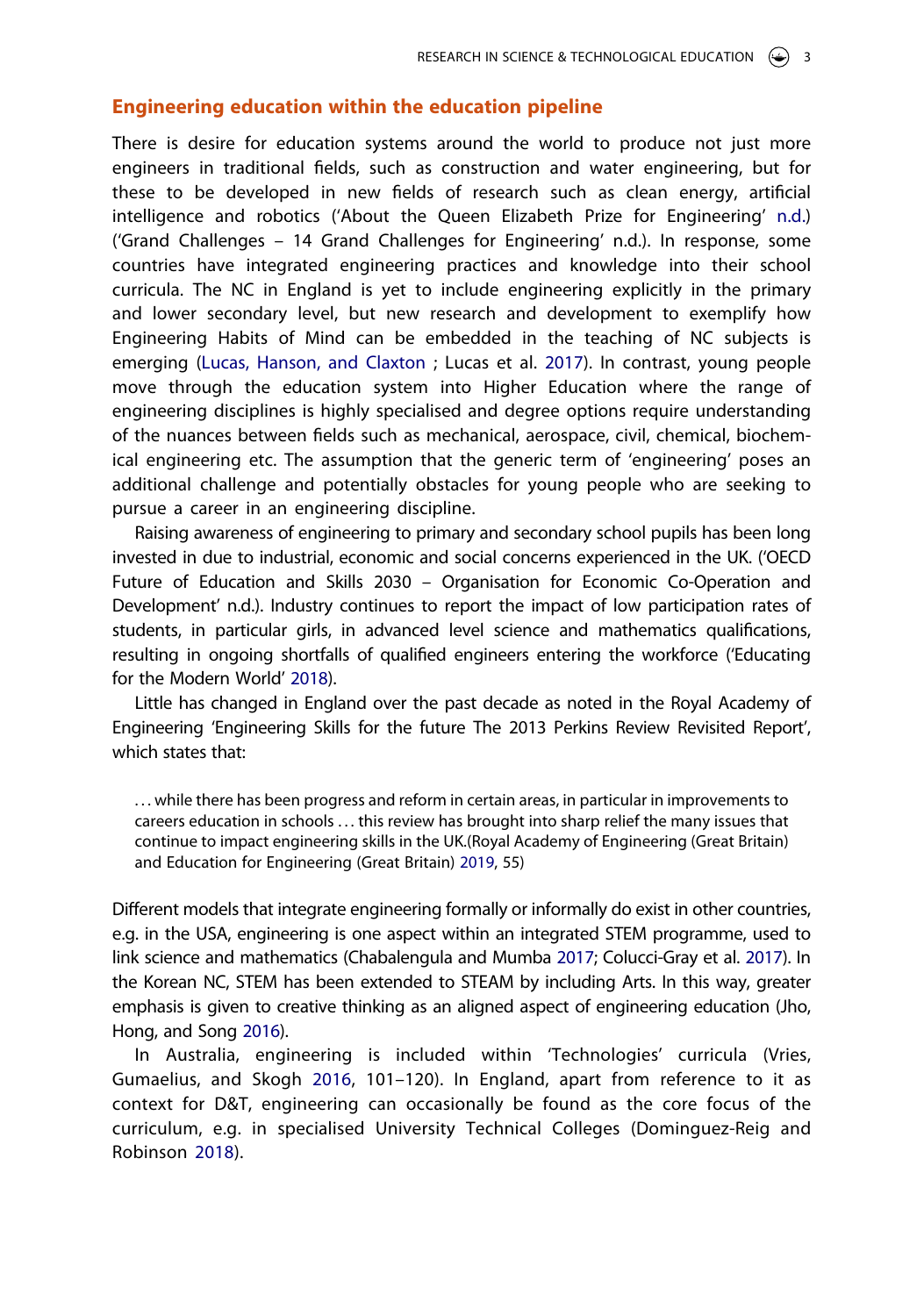# **Learning progression (LP)**

Learning Progressions are statements that focus on what pupils learn in a progressive and incremental way, with increasing sophistication in their knowledge of topics within a subject area. LPs provide a framework that offers the opportunity for teaching and learning objectives, objectives that are designed to provide teachers with common goals against which to plan for progression in learning over time. They also support formative and summative feedback and assessment practice (Kobrin et al. [2015](#page-22-3); Shea and Duncan [2013;](#page-22-4) Shepard [2018\)](#page-22-5). As engineering is a process of iteration, it is appropriate that engineering education might also take an iterative, rather than a liner, approach to supporting learning.

<span id="page-3-4"></span><span id="page-3-3"></span><span id="page-3-2"></span>As the inclusion of engineering within STEM programmes increases, teachers report that a lack of standardized or formative assessment practices challenge their ability and confidence to teach sequences of developmental STEM lessons (Margot and Kettler [2019](#page-22-6); Hynes et al. [2017](#page-21-0)).

This led to a growing interest, albeit slow, in developing LPs for engineering education in school settings. One of the purposes of this study was to find out how LP's are defined across engineering and STEM globally and see how this related to engineering LPs in England.

The authors focused on two research questions in this study:

- (i) What evidence is there of the use of LPs in engineering education and associated STEM subjects, for primary and secondary pupils across the world?
- (ii) How are LPs described within the context of supporting the engineering education teaching and learning in English primary and secondary schools?

# **Methods**

# *Scoping review*

A scoping review was undertaken because, according to Armstrong et al. ([2011](#page-20-3)), descriptions that explain a scoping review are processes of mapping the existing literature or evidence in order to explore the extent of the literature in a research field before undertaking a systematic review. Unlike a systematic review, a scoping review does not demand detailed data extraction or quantitative data analysis, nor the application of quality criteria to the research methods used in the studies reviewed. The synthesis in a scoping review is normally qualitative (Armstrong et al. [2011](#page-20-3)), arising from the needs of social scientists who required more flexible and iterative review processes. These are useful for mapping existing knowledge and exposing gaps in the current state of knowledge (Thomas et al. [2017\)](#page-23-1).

<span id="page-3-5"></span><span id="page-3-1"></span><span id="page-3-0"></span>The framework for scoping reviews devised by (Arksey and O'Malley [2005](#page-20-4)) was used to guide this review. Having identified two research questions the authors went through the steps of searching for and identifying relevant studies, selecting the studies for inclusion, charting the data, collating and reporting the results.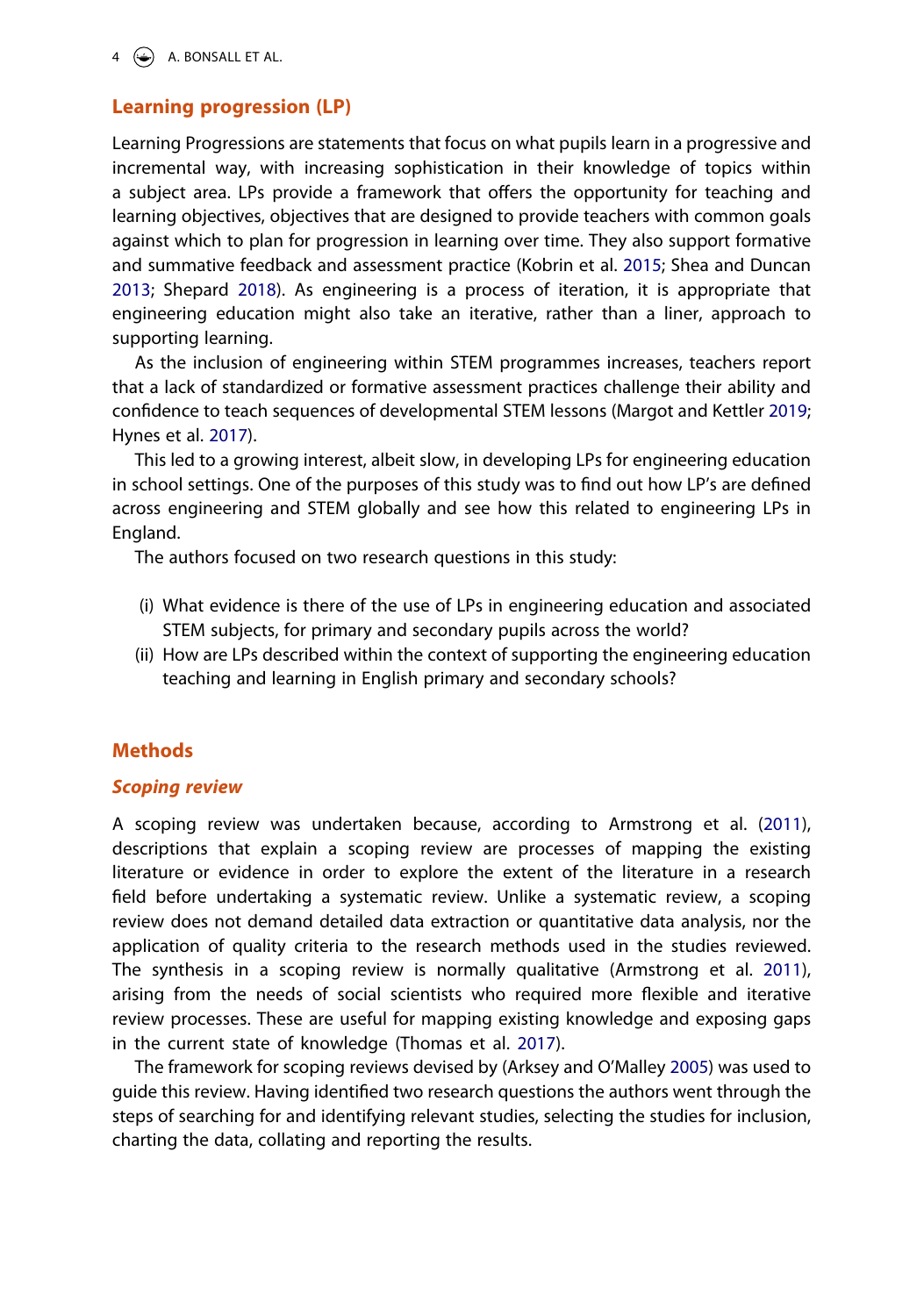#### *Search strategy*

A range of strategies can be utilised to identify relevant sources in a scoping review but the search can be tailored to the resources available (Armstrong et al. [2011](#page-20-3)). In this study, the search was limited initially to locating peer-reviewed academic papers, written in English language, using EBSCOhost. This included the databases Academic Search Complete, British Education Index (BEI) and Education Resources Information Centre (ERIC).

Three search terms were used (ref. [Table 1\)](#page-4-0) including primary terms for LPs and their possible synonyms were combined using the operator 'AND' with secondary terms 'engineering' OR 'STEM' OR technology. A third set of terms covering the phases of education for ages 4–14 years refined the search further. 'Technology' was included as a separate search term in the subsequent lists, as it can be found as an alternative expression for 'engineering' within some education systems.

The search was limited to peer-reviewed papers as well as a sample of professional texts including book chapters, published in the English language between the dates of January 2009 to August 2018. 2009 was selected as the earliest date because it was the year in which the National Academy of Engineering published its report into the state of engineering education in schools in the USA (Hynes et al. [2017](#page-21-0)). This report signalled the expansion of interventions to raise the profile of engineering education in schools and gave rise to a significant body of research literature. It relates to the US education system although the theoretical aspects of designing and implementing progression frameworks, where they existed, were purposeful for this study. The end date in 2018 marked the beginning of our research study for which the review findings were needed.

Results yielded over 800 papers that were selected for further investigation by identifying those with titles and abstracts that met the following criteria:

- They referred to the concept of learning progression, either directly or with reference to other approaches to codifying learning, e.g. as assessment rubrics, standards or curriculum mapping.
- They focused on engineering education or engineering in integrated STEM programmes at pre-college level.

Papers referring to Information Technology, Information and Communication Technology (ICT) or Learning Technology were rejected.

|                                                            | Key search terms                                            |                                                                             |
|------------------------------------------------------------|-------------------------------------------------------------|-----------------------------------------------------------------------------|
| Terms related to literature about<br>Learning Progressions | Terms related to<br>literature about STEM or<br>engineering | Terms related to the curriculum level to<br>which the other two are applied |
| Learning progression*                                      | Engineering                                                 | Primary                                                                     |
| Progression framework*                                     | STEM (Science, Technology,                                  | Elementary                                                                  |
| Learning trajectory*                                       | Engineering and Mathematics)                                | Secondary                                                                   |
| Curriculum mapping                                         | Technology                                                  | High school                                                                 |

<span id="page-4-0"></span>**Table 1.** Search terms for the study.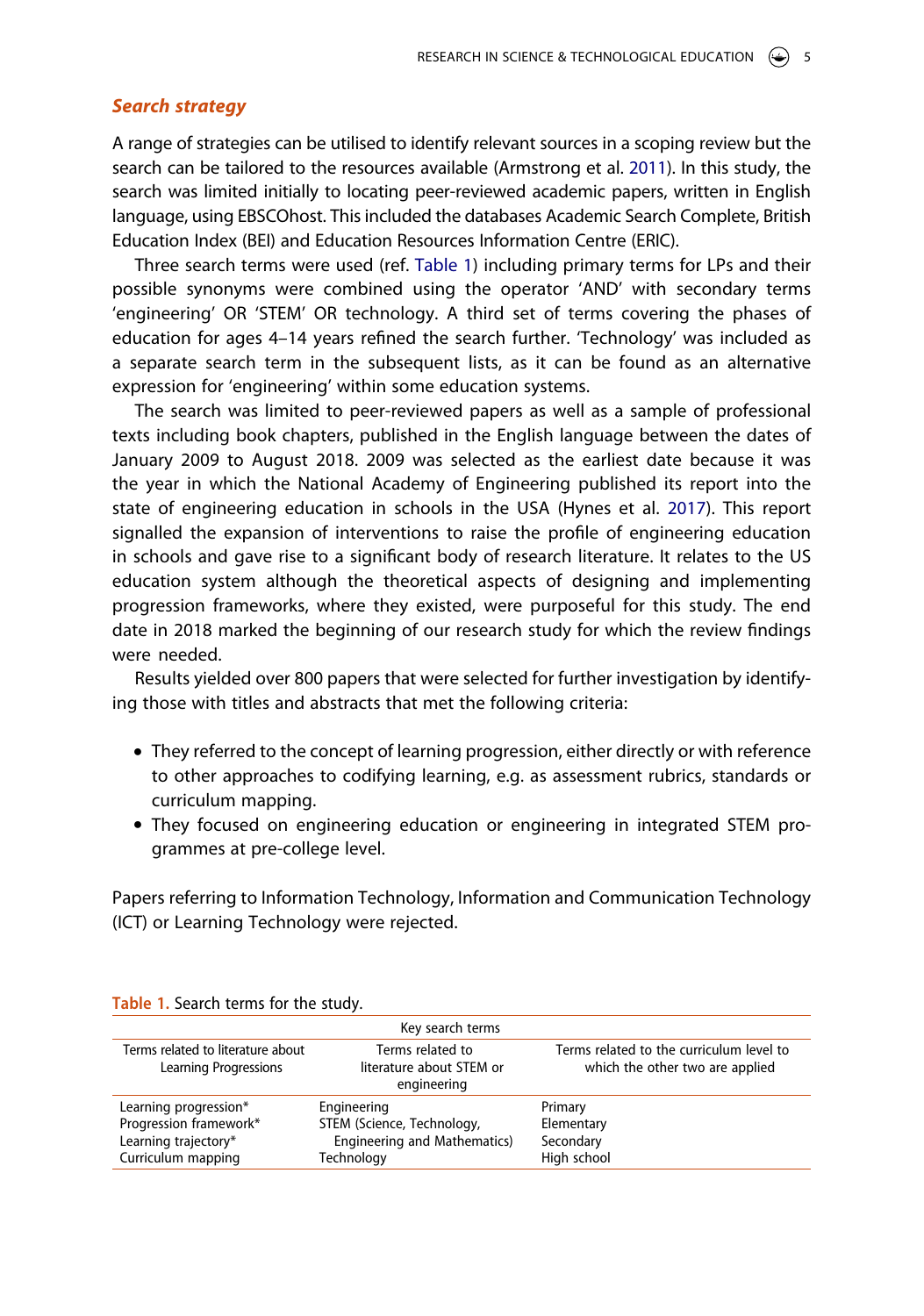$6 \quad (*)$  A. BONSALL ET AL.

Due to relatively few engineering or integrative STEM progression frameworks identified, the criteria were expanded to include a sample of recent papers about learning progressions in science that enabled a synthesis of ideas about LPs from the science progression research base to inform the review.

Additional literature was also sought by looking at the reference list from selected data papers, and by using Google Scholar to search for citations from identified LPs. resulted in some additional published conference papers on engineering progressions. Two edited scholarly works were also reviewed (Vries, Gumaelius, and Skogh [2016;](#page-23-0) English and Moore [2018](#page-21-7)) as they are seminal collections of examples of precollege engineering.

<span id="page-5-1"></span>25 papers were selected through the initial and secondary searches. In the secondary search, the researchers sought papers that fitted into the criteria in [Table 2](#page-5-0) (below) in at least one or more categories or with the aims of the research.

# *Coding and analysis*

An alphabetised table of the final 25 data papers identifies each paper in terms of:

- title of the paper
- summary of main features
- subject focus
- research methodology used (highlighting papers involving real world research with industry professionals or teachers/students;
- definition of LP used (those that had defined or described LPs; those which had created their own or given examples of LPs.)
- LP examples
- emerging issues in light of our research aims.

| Point score                                     |                                                                                   | 2                                                                   | 3                                                            |
|-------------------------------------------------|-----------------------------------------------------------------------------------|---------------------------------------------------------------------|--------------------------------------------------------------|
| The Subject Focus                               | Science, Technology and/or<br><b>Mathematics</b>                                  | Engineering and Science,<br>Technology and/or<br><b>Mathematics</b> | Engineering                                                  |
| Participants and<br>location of the<br>research | Research undertaken by academics<br>only (no inclusion of in service<br>teachers) | Research/LP trialled in<br>a classroom                              | Research undertaken in<br>tandem WITH practicing<br>teachers |
| LP definition                                   | No specific reference to or<br>description of LP                                  | General description of LP<br>used                                   | A specific definition of an<br>LP defined and cited          |
| LP examples                                     | No LP offered                                                                     | An example of an existing<br>LP offered                             | A new LP offered                                             |
| Age Range/<br>Education<br>setting              | Secondary/College (11-18 years)                                                   | Pre K to secondary (and<br>variants within that<br>$2-16$ years)    | Pre-K - Primary only<br>$(2-11$ years)                       |
| Maximum paper                                   | $0 - 5$                                                                           | $6 - 10$                                                            | $11 - 15$                                                    |
| scoring                                         | Low alignment                                                                     | Moderate alignment                                                  | High alignment                                               |

#### <span id="page-5-0"></span>**Table 2.** Representation of ranking criteria.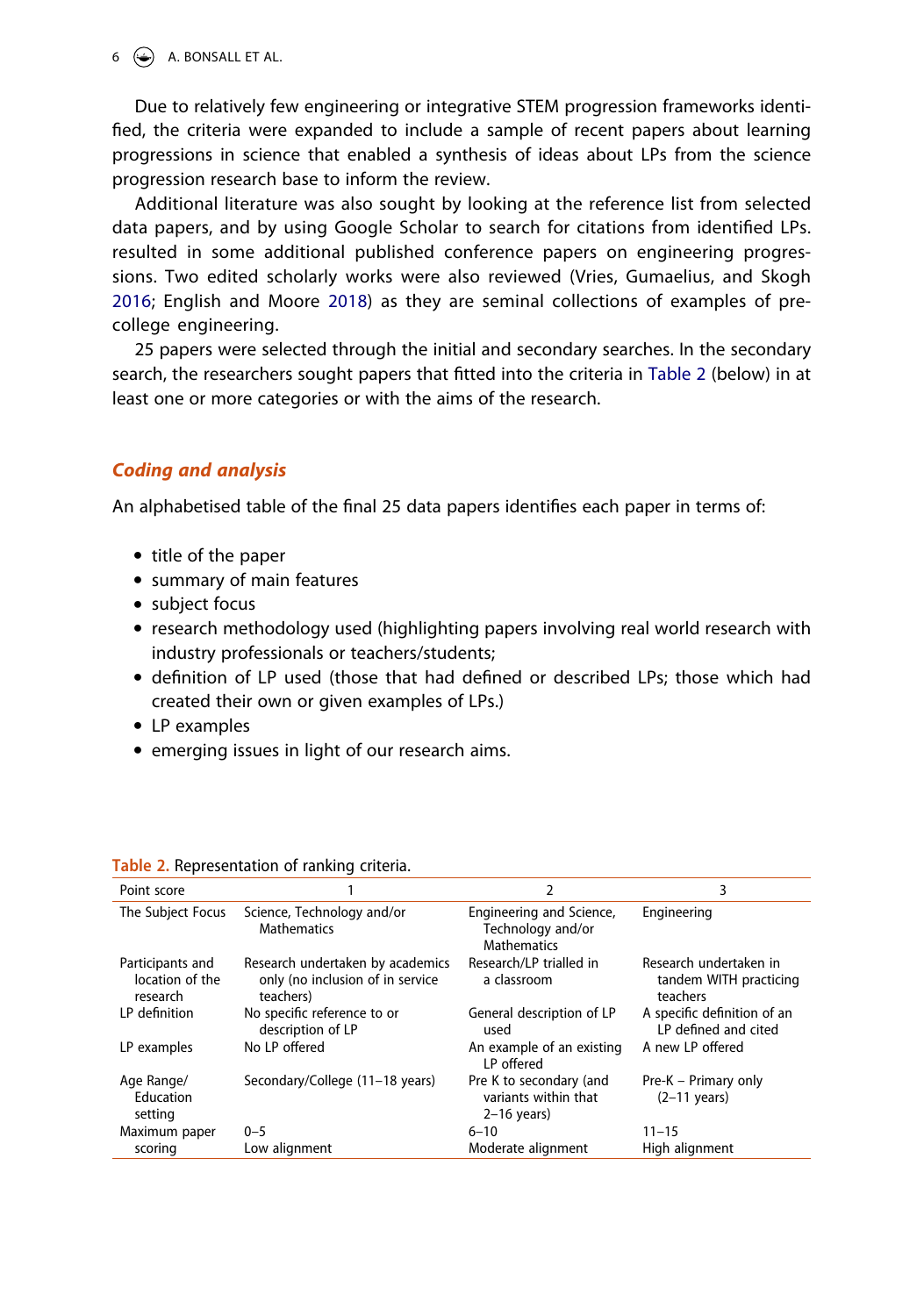| Alignment Ranking | Score ranking | Number of data papers in this category |
|-------------------|---------------|----------------------------------------|
| High alignment    | $11 - 15$     |                                        |
| Medium alignment  | $6 - 10$      | 14                                     |
| Low alignment     | 0-5           |                                        |

**Table 3.** Ranking outcomes related to data papers.

<span id="page-6-0"></span>Themes were identified across the paper set synthesising emergent patterns and ranking against specific criteria (ref. [Table 2\)](#page-5-0). This identified papers with high, medium or low alignment to the research aims (Whittemore and Knafl [2005](#page-23-2)).

### **Limitations**

The literature on engineering in primary and secondary education is diverse. Together with the fact that the research is in its infancy, the data set arrived at in this study is limited to the fields of exploration and the year span explored. Furthermore, since the purpose of scoping the literature was to highlight emerging issues and knowledge gaps so as to inform the design of an experimental LP in engineering education for primary and secondary curriculum in England, it is possible that the selection of papers from the initial 800 papers will have been influenced by unintended bias.

### **Results**

The results are organised into three main formats: a table of results outlining scoring; a list of papers with comparative details including a score and outlining the literature, and descriptive findings incorporating diagrams to explain themes emerging from across the sources in relation to the research questions.

The data consist of 25 papers which will collectively be henceforth referred to as the 'data papers', as distinct from any papers that were used to establish context of justification for methodology. The overall score for each paper was determined using [Table 2.](#page-5-0) Of the 25 data papers the total leads to a ranking as follows:

#### **High-alignment ranked data papers in alphabetical order**

[Table 4.](#page-7-0) High-alignment ranked data papers in alphabetical order

*Finding 1 [\(Table 5\)](#page-14-0): None of the data papers referenced LPs relating to engineering education in England*

All the data papers discuss LPs related to curricular outside of the four countries of the UK. Only one European country, namely Germany, was referenced in the data papers.

*Finding 2 Data papers related relatively equally to science and engineering curricula*

The breakdown of the subject areas of the data papers shows near parity between science (44%) and engineering (44%) papers within our dataset. Only two papers related to technology or mathematics curricula, 4%, respectively. *Finding 3* (ref [Figure 1](#page-14-1))*: Definitions of LPs within the data papers were inconsistent.*

40% of data papers used pre-existing definitions of LPs, compared with 36% that did not offer any definition or description of LP. 24% used their own, or a generalised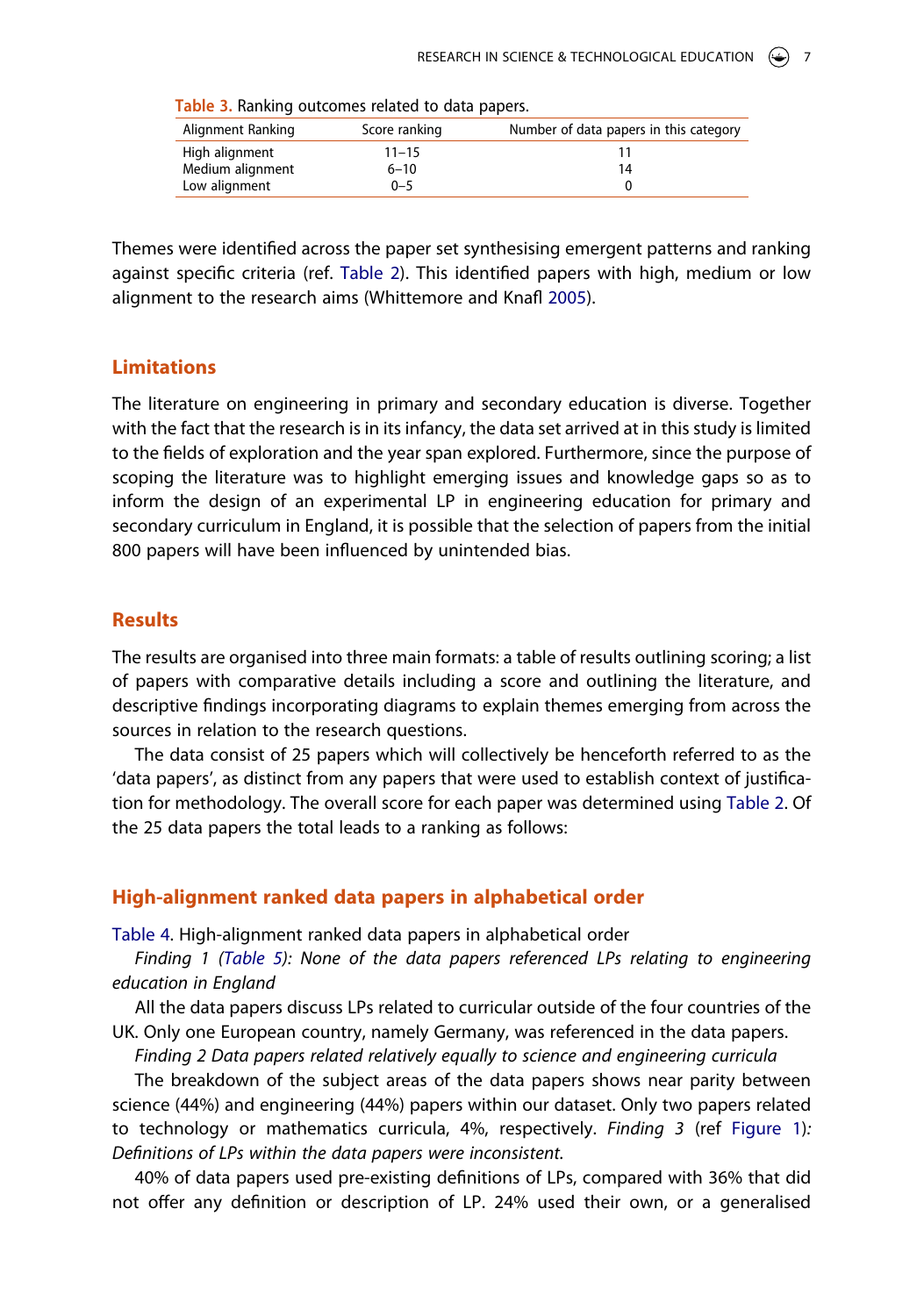<span id="page-7-3"></span><span id="page-7-2"></span><span id="page-7-1"></span><span id="page-7-0"></span>

| Compton, V. and<br>Harwood,<br>C. (2005)                                     | a Way Forward. International<br>Components of Practice as<br>Progression in Technology<br>Education in New Zealand:<br>Title and Journal                                                               | Score<br>$\overline{1}$ | New Zealand, early primary-<br>secondary technology<br>Main Features<br>education. | Subject<br>Technology                                                                                                      | education may be broadly<br>LP definition referenced<br>described in terms of the<br>Progression in Technology<br>increasing scope of                                                                                                                                                                                                                                                                                                                                                                                                                | assessment and progression in<br>'Has often been contradictory<br>Contradictory guidance in<br>technology education.<br>Emerging issues                                                                                                                                                                                                                     |
|------------------------------------------------------------------------------|--------------------------------------------------------------------------------------------------------------------------------------------------------------------------------------------------------|-------------------------|------------------------------------------------------------------------------------|----------------------------------------------------------------------------------------------------------------------------|------------------------------------------------------------------------------------------------------------------------------------------------------------------------------------------------------------------------------------------------------------------------------------------------------------------------------------------------------------------------------------------------------------------------------------------------------------------------------------------------------------------------------------------------------|-------------------------------------------------------------------------------------------------------------------------------------------------------------------------------------------------------------------------------------------------------------------------------------------------------------------------------------------------------------|
|                                                                              | Journal of Technology and<br>Design Education, 15, 253–287                                                                                                                                             |                         |                                                                                    |                                                                                                                            | activities (Ministry of Education<br>sophisticated ideas, skills and<br>1995, p25).' (Compton and<br>technology decisions and<br>contribute to a student's<br>understandings that<br>Harwood 2005, 275)                                                                                                                                                                                                                                                                                                                                              | underpinnings of technology in<br>theoretical and philosophical<br>the New Zealand curriculum.<br>and not in keeping with<br>P284                                                                                                                                                                                                                           |
| Caplan, B. and<br>Covitt, B. A.,<br>Gunckel, K.L.,<br>Syswerda,<br>S. (2018) | formative<br>Applied<br>progression-based formativ<br>assessment on the topic of<br>Measurement in Education,<br>Teachers' use of learning<br>'Water instruction'.<br>$31:2, 128-142,$                 | $\overline{1}$          | Middle to high school<br>υsη                                                       | water systems<br>environmental<br>literacy, this<br>progression<br>covers the<br>example<br>learning<br>Science -<br>(WSLP | formative assessment practices<br>provide empirically grounded<br>those ideas may change over<br>this statement "Because they<br>implicit definition is given in<br>interpreting student ideas, and<br>Council, 2007), LPs have the<br>potential to support teacher<br>that helps students develop<br>responding with instruction<br>ideas and trajectories for how<br>No direct definition of LP but<br>more sophisticated ideas."<br>of setting learning goals,<br>time (National Research<br>(Covitt et al. 2018, 128)<br>descriptions of student | Even with an LP, science teachers<br>correct vocab or information to<br>support to use LPs in formative<br>student's master model-based<br>assessment in ways that help<br>students, rather than giving<br>responses that challenge<br>focusing on facts, giving<br>students. Teachers need<br>formative assessment,<br>tend towards didactic<br>reasoning. |
| Cunningham,<br>Lachapelle,<br>and Davis<br>(2018)                            | Engineering concepts, practices,<br>English, L. and Moore, T. eds.<br>earning.<br>early<br>childhood education. In<br>Singapore: Springer,<br>and trajectories for<br>Early engineering<br>pp.135-174. | $\overline{1}$          | Pre-school, kindergarten and<br>Book chapter,<br>primary<br>Singapore              | Engineering                                                                                                                | http://eie.org/overview/engineer<br>Refers to LPs as trajectories, but<br>gives no definition n the text,<br>ing-trajectories<br>but see                                                                                                                                                                                                                                                                                                                                                                                                             | engineering school curricula.<br>Although this does not include<br>trajectories, EiE is one of the<br>reference to the testing or<br>pre-eminent examples of<br>evaluation of these                                                                                                                                                                         |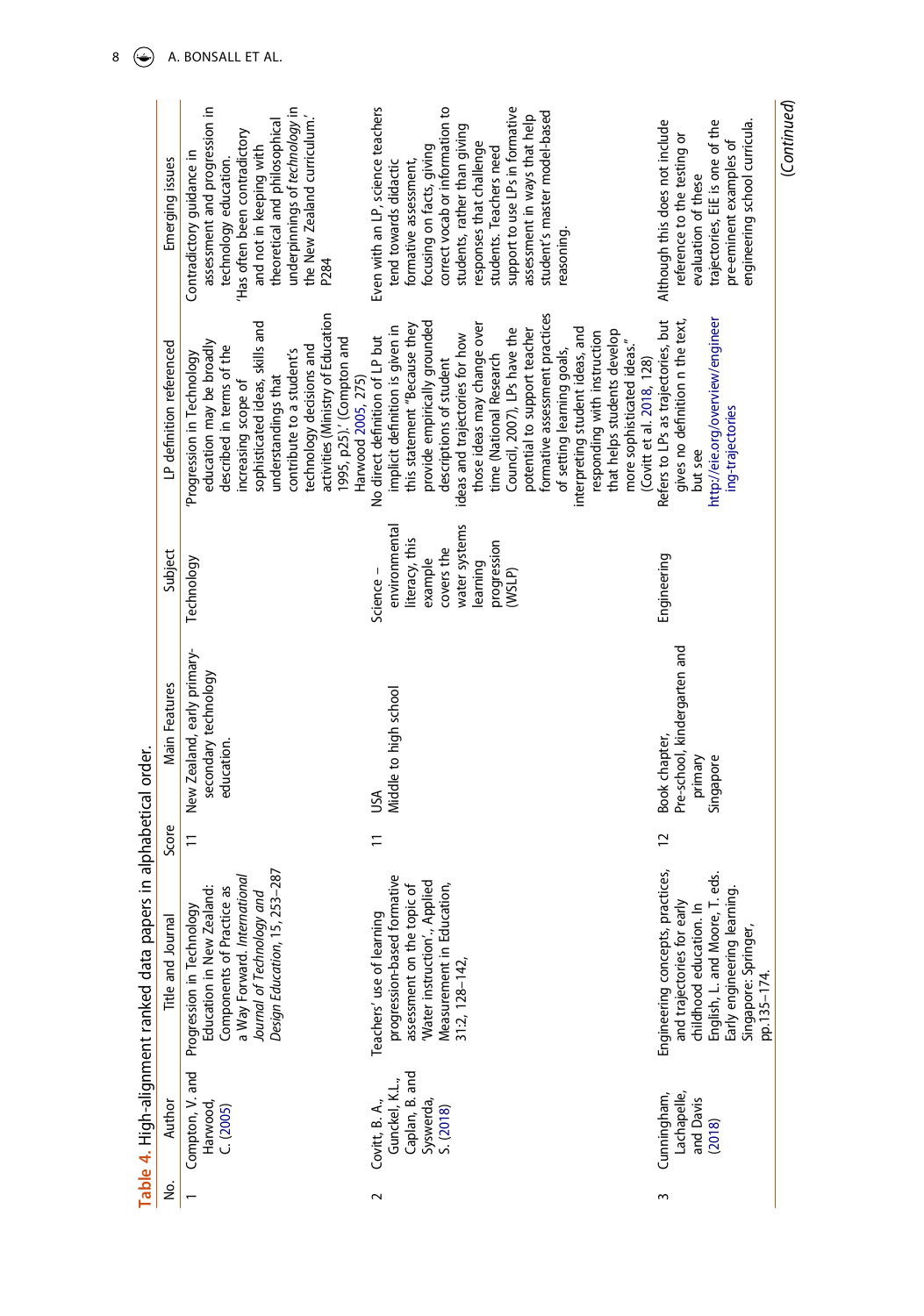<span id="page-8-0"></span>

|                       |                          |                                                                                                                                                                                                                                                                                                                                                                                                                                                                                     | (Continued) |
|-----------------------|--------------------------|-------------------------------------------------------------------------------------------------------------------------------------------------------------------------------------------------------------------------------------------------------------------------------------------------------------------------------------------------------------------------------------------------------------------------------------------------------------------------------------|-------------|
|                       | Emerging issues          | research into LP be available in<br>practical form for teachers (P<br>They see is as essential that                                                                                                                                                                                                                                                                                                                                                                                 |             |
|                       |                          | 50)                                                                                                                                                                                                                                                                                                                                                                                                                                                                                 |             |
|                       |                          | a learning progression to be:(a)                                                                                                                                                                                                                                                                                                                                                                                                                                                    |             |
|                       | LP definition referenced | across big ideas and thinking<br>progression of learning goals<br>and(d)levels of sophistication<br>practices;(b)an instructional<br>a curricular framework and<br>sequence;(c)assessments;<br>in children's thinking' (cf.<br>Fonger et al. 2018) (P35)<br>Direct quotation: 'We take                                                                                                                                                                                              |             |
|                       |                          |                                                                                                                                                                                                                                                                                                                                                                                                                                                                                     |             |
|                       | Subject                  |                                                                                                                                                                                                                                                                                                                                                                                                                                                                                     |             |
|                       |                          | Maths                                                                                                                                                                                                                                                                                                                                                                                                                                                                               |             |
|                       | Main Features            | learning progressions could<br>learning over time through<br>a curricular framework and<br>and levels of sophistication<br>understanding of students<br>progression, instructional<br>Authors from a variety of<br>international institutions<br>sequences, assessments,<br>U.S.A and Canada focused.<br>This paper explored how<br>careful articulation of<br>in student learning<br>be used within maths<br>education to further<br>develop 'a linked<br>(ABSTRACT)<br>Grades 3-5 |             |
|                       | Score                    | $\frac{1}{2}$                                                                                                                                                                                                                                                                                                                                                                                                                                                                       |             |
|                       | Title and Journal        | Learning: An Example from<br>Mathematics Education.<br>Progression for Curriculum,<br>ruction,<br>Instruction, and Student<br>Fonger, N.L., Ana Developing a Learnin<br>Cognition and Insti<br>$30 - 55$                                                                                                                                                                                                                                                                            |             |
| Table 4. (Continued). | Author                   | Aaria Blanton,<br>Isil Isler, Eric<br>Knuth and<br>Stephens,<br>Angela<br>Murphy<br>Gardiner<br>(2018)                                                                                                                                                                                                                                                                                                                                                                              |             |
|                       | ġ                        |                                                                                                                                                                                                                                                                                                                                                                                                                                                                                     |             |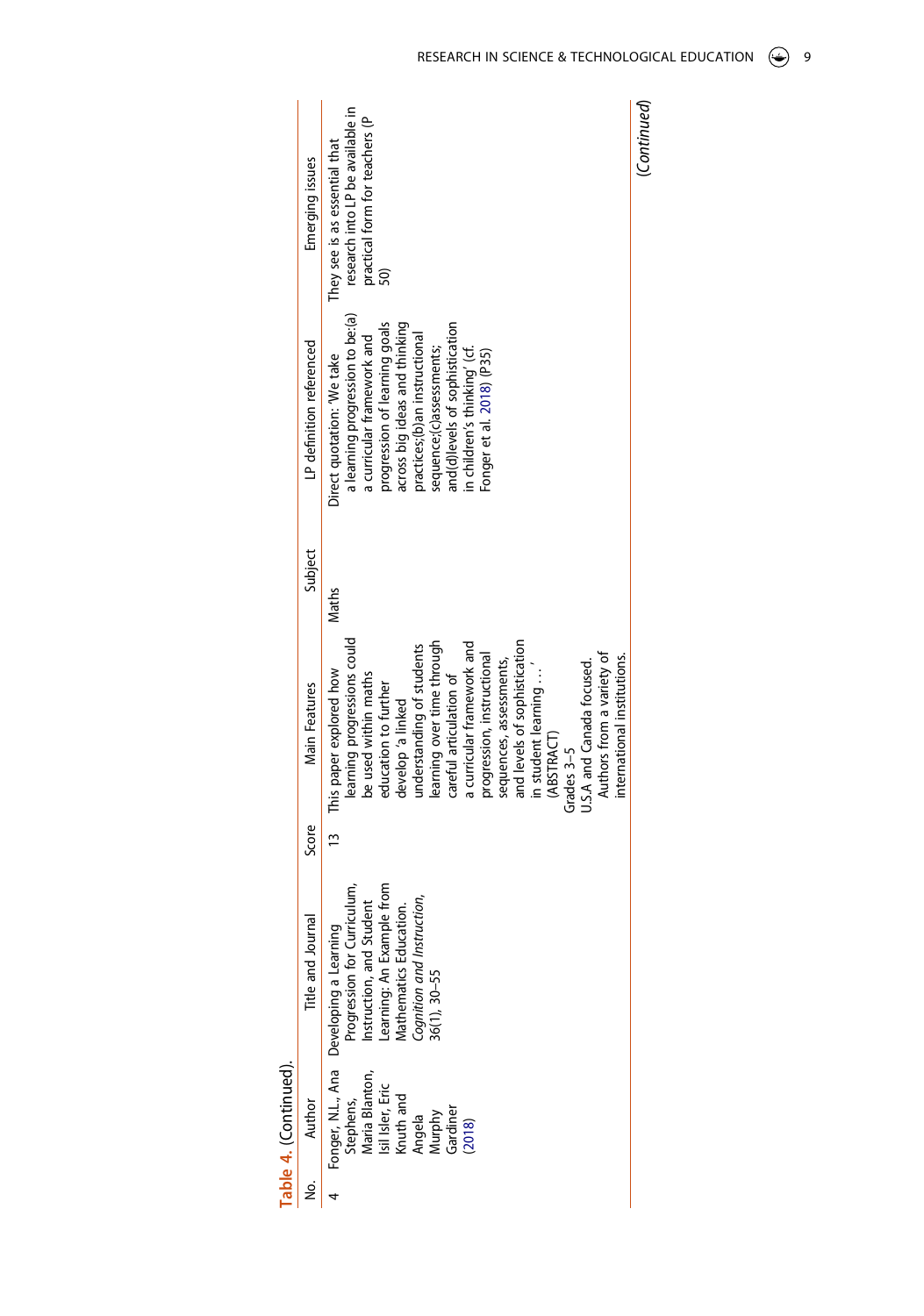<span id="page-9-0"></span>

|                       |                          |                                                                                                                                                                                                                                                                                                                                                                                                                                                                                                                                                                                                                                                                               | (Continued) |
|-----------------------|--------------------------|-------------------------------------------------------------------------------------------------------------------------------------------------------------------------------------------------------------------------------------------------------------------------------------------------------------------------------------------------------------------------------------------------------------------------------------------------------------------------------------------------------------------------------------------------------------------------------------------------------------------------------------------------------------------------------|-------------|
|                       | Emerging issues          | unevenness and inconsistency<br>agreement on engineering<br>learning progressions has<br>The lack of specificity and<br>of engineering in P-12<br>contributed toward the<br>curriculum (NAE &<br>NRC, 2009)' (p9)                                                                                                                                                                                                                                                                                                                                                                                                                                                             |             |
|                       | LP definition referenced | learning progressions "provide<br>Base-for-Standards.Pdf n.d., 9)<br>serve as a measure of assurance<br>blueprint for the process - the<br>'A learning progression can be<br>stages, ages, or grade levels'<br>sequencing of teaching and<br>that the evidence-informed<br>defined as, "the purposeful<br>Education-A-Clear-Content-<br>gathering and adjustment<br>-A-Clear-Content-Base-for-<br>learning expectations across<br>adjustments will improve<br>('Engineering-Education<br>multiple developmental<br>Standards.Pdf' n.d., 35)<br>As Popham (2011) states<br>structure for evidence<br>learning." ('Engineering-<br>occasions - and<br>student<br>(P9) or<br>the |             |
|                       | Subject                  | Engineering                                                                                                                                                                                                                                                                                                                                                                                                                                                                                                                                                                                                                                                                   |             |
|                       | <b>Main Features</b>     | Engineering Education (TEE)<br>discussed with the authors'<br>through creating curricular<br>working documents to be<br>professional community.<br>This research updates the<br>frameworks that are<br>school discipline of<br>Technology and<br>U.S.A                                                                                                                                                                                                                                                                                                                                                                                                                        |             |
|                       | Score                    | $\overline{c}$                                                                                                                                                                                                                                                                                                                                                                                                                                                                                                                                                                                                                                                                |             |
|                       | Title and Journal        | a clear<br>content base for standards.<br>Technology and Engineering<br>Teacher, April, 32–38<br>Engineering education:                                                                                                                                                                                                                                                                                                                                                                                                                                                                                                                                                       |             |
| Table 4. (Continued). | Author                   | and Huffman<br>(2018)<br>Grubbs, Strimel,                                                                                                                                                                                                                                                                                                                                                                                                                                                                                                                                                                                                                                     |             |
|                       | g.                       |                                                                                                                                                                                                                                                                                                                                                                                                                                                                                                                                                                                                                                                                               |             |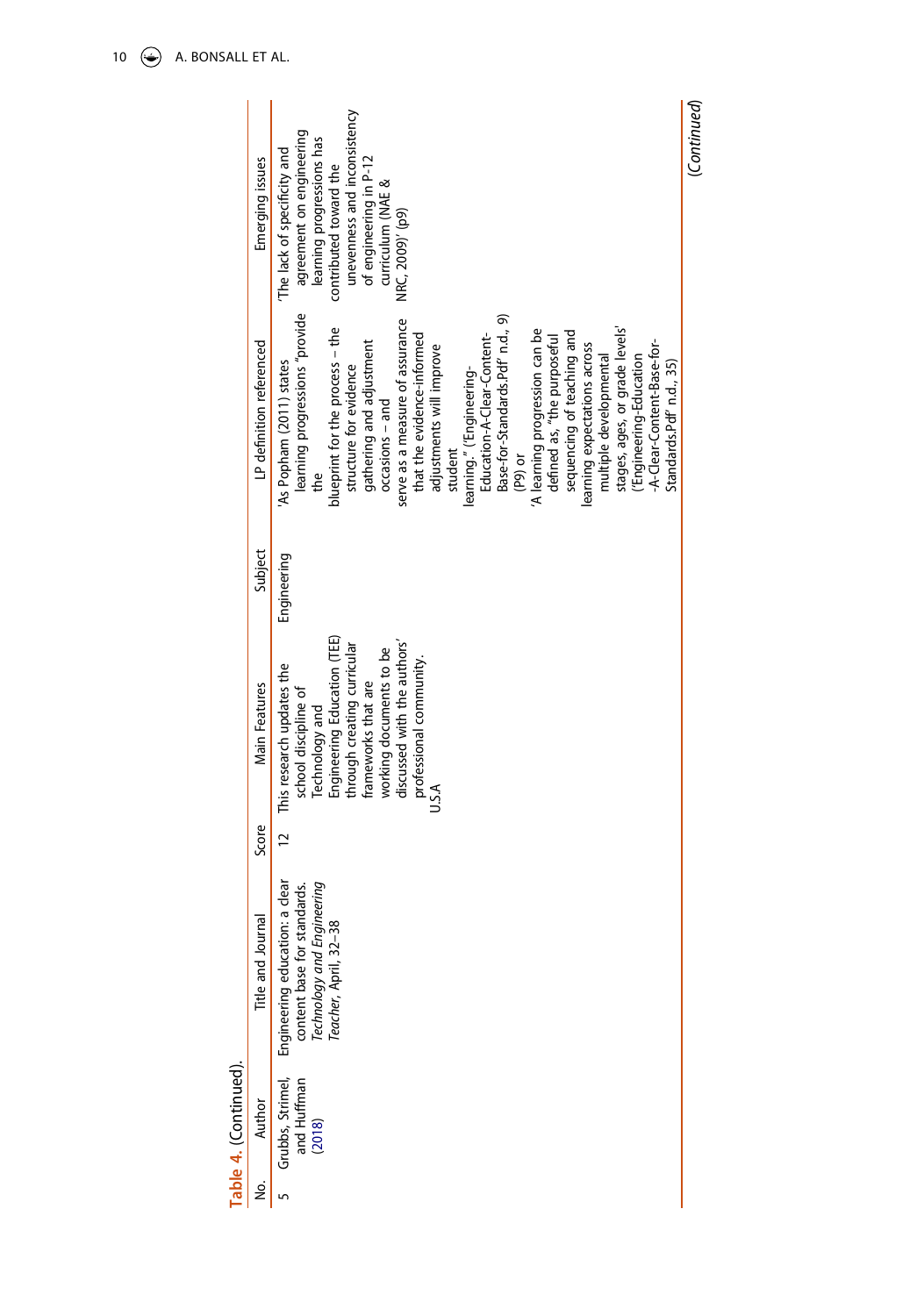<span id="page-10-2"></span><span id="page-10-1"></span><span id="page-10-0"></span>

|                       |                          |                                                                                                                                                                                                                                                                                                                                                                                                                                                                                                                                                                                                                                                                                                                                                                                                                                         |                                                                                                                                                                                     | (Continued) |
|-----------------------|--------------------------|-----------------------------------------------------------------------------------------------------------------------------------------------------------------------------------------------------------------------------------------------------------------------------------------------------------------------------------------------------------------------------------------------------------------------------------------------------------------------------------------------------------------------------------------------------------------------------------------------------------------------------------------------------------------------------------------------------------------------------------------------------------------------------------------------------------------------------------------|-------------------------------------------------------------------------------------------------------------------------------------------------------------------------------------|-------------|
|                       | Emerging issues          | An analysis of the current state of<br>perform well in comparison to<br>expectations but that middle<br>expectations. (Herrmann-Abell<br>students' understanding with<br>performance does not meet<br>and DeBoer 2018, Abstract)<br>respect to the knowledge<br>elementary level students<br>and high school students'<br>identified in the learning<br>progression showed that                                                                                                                                                                                                                                                                                                                                                                                                                                                         | n/a                                                                                                                                                                                 |             |
|                       | LP definition referenced | The NRC, in A Framework for K-12<br>that can be taken to reach that<br>interconnections over a period<br>Science Education, summarizes<br>designed learning progression<br>understanding of scientific of<br>of years rather than weeks or<br>conceptualized in the idea of<br>destination (NRC, 2012, P.26)'<br>(Herrmann-Abell and DeBoer<br>provide a map of the routes<br>work with and develop the<br>sustained opportunities to<br>a science discipline is the<br>mastery of a core idea in<br>the world, students need<br>learning progressions. If<br>developments has been<br>underlying ideas and to<br>progressions in science<br>appreciate those ideas'<br>destination, then well-<br>months. This sense of<br>education as follows:<br>To develop a thorough<br>ultimate educational<br>the role of learning<br>2018, 69) | Not stated                                                                                                                                                                          |             |
|                       | Subject                  | Science                                                                                                                                                                                                                                                                                                                                                                                                                                                                                                                                                                                                                                                                                                                                                                                                                                 | Engineering                                                                                                                                                                         |             |
|                       | <b>Main Features</b>     | learning progression for the<br>concept of energy' (abstract)<br>through 12 from across the<br>to over 20,000 in grades 4<br>US to text 'a hypothesized<br>multiple choice questions<br>quantitative study using<br>U.S.A<br>⋖                                                                                                                                                                                                                                                                                                                                                                                                                                                                                                                                                                                                          | K-12 engineering education.<br>a framework for describing<br>what constitutes a quality<br>The purpose of the current<br>work has been the<br>development of<br>(abstract)<br>U.S.A |             |
|                       | Score                    | Ξ                                                                                                                                                                                                                                                                                                                                                                                                                                                                                                                                                                                                                                                                                                                                                                                                                                       | $\overline{c}$                                                                                                                                                                      |             |
|                       | Title and Journal        | through high school. Journal<br>Investigating a learning<br>progression for energy ideas<br>Teaching, 55(1), pp.68-93<br>from upper elementary<br>of Research in Science                                                                                                                                                                                                                                                                                                                                                                                                                                                                                                                                                                                                                                                                | research and development.<br>A framework for quality K-12<br>engineering education:<br>Research, 4(1), Article 2<br>Engineering Education<br>Journal of Pre-College                 |             |
| Table 4. (Continued). | Author                   | Herrman-Abell,<br>and DeBoer<br>(2018)                                                                                                                                                                                                                                                                                                                                                                                                                                                                                                                                                                                                                                                                                                                                                                                                  | Moore, Guzey,<br>and Holly<br>(2014)                                                                                                                                                |             |
|                       | غ<br>No                  | $\circ$                                                                                                                                                                                                                                                                                                                                                                                                                                                                                                                                                                                                                                                                                                                                                                                                                                 | $\overline{ }$                                                                                                                                                                      |             |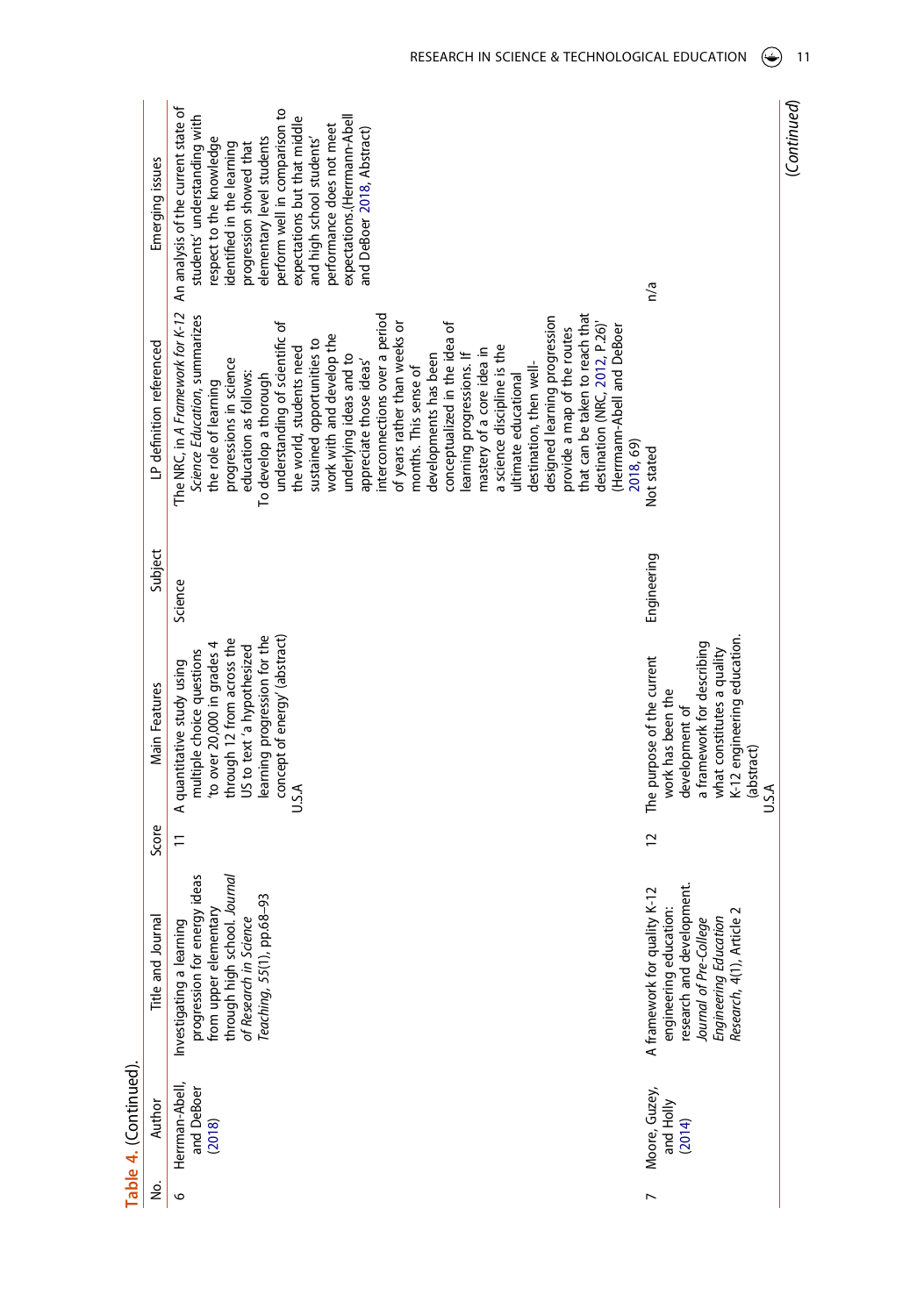<span id="page-11-1"></span><span id="page-11-0"></span>

| Emerging issues                 | development of LPs in science,<br>provides a useful comparison/<br>contrast between one type of<br>engineering against national<br>many of which are being<br>Re the purpose of LPs, this<br>developed for assessing<br>assessment tool being<br>formative assessment.<br>developed to support<br>standards, and the                                                                                                                                                                                                                                                                                                                                 | n/a                                                                                                                                                                                                         |
|---------------------------------|------------------------------------------------------------------------------------------------------------------------------------------------------------------------------------------------------------------------------------------------------------------------------------------------------------------------------------------------------------------------------------------------------------------------------------------------------------------------------------------------------------------------------------------------------------------------------------------------------------------------------------------------------|-------------------------------------------------------------------------------------------------------------------------------------------------------------------------------------------------------------|
| LP definition referenced        | about a given question" (p.13).<br>process, and delineate the next<br>Whereas, the Olds et al., (2005)<br>interpretations that are made<br>accurately determine the role<br>advancement.' (Moore, et al.,<br>According to Olds et al. (2005)<br>The differentiation between<br>collecting data or evidence<br>that can be used to answer<br>2015, P26.117.4) (Describes<br>assessment rather than LP).<br>research questions" (p. 13).<br>these terms is essential to<br>of each in the educational<br>of the evidence collected<br>define evaluation as "the<br>assessment is "the act of<br>steps for their continued<br>classroom, curricular, or | No LP defined                                                                                                                                                                                               |
| Subject                         | Engineering                                                                                                                                                                                                                                                                                                                                                                                                                                                                                                                                                                                                                                          | Engineering                                                                                                                                                                                                 |
| <b>Main Features</b>            | through the same steps of<br>project focuses on middle<br>elementary testing went<br>schools. This part of the<br>school 6th-8 grade, but<br>Conference paper; K-12<br>development<br>ŠΝ                                                                                                                                                                                                                                                                                                                                                                                                                                                             | This partnership resulted in the<br>guide educators in teaching,<br>Framework (SQF), a tool to<br>learning and refining STEM<br>development of the STEM<br>education. (abstract)<br>Education Quality<br>ŠΑ |
| Score                           | $\tilde{c}$                                                                                                                                                                                                                                                                                                                                                                                                                                                                                                                                                                                                                                          |                                                                                                                                                                                                             |
| <b>Title and Journal</b>        | An assessment tool to evaluate<br>student learning of<br>engineering. 122nd ASEE<br>June 14-17, Seattle, WA.<br>Annual Conference,<br>Paper ID #12,589                                                                                                                                                                                                                                                                                                                                                                                                                                                                                               | Education Quality Framework.<br>12 Curriculum Development<br>Engineering Design and PK-<br>Through the use the STEM<br>lournal of STEM Education,<br>Bridging the Gap Between<br>$(4(4), 28 - 35)$          |
| Table 4. (Continued).<br>Author | Moore et al.,<br>(2015)                                                                                                                                                                                                                                                                                                                                                                                                                                                                                                                                                                                                                              | Blust, R., and,<br>Rowly, J.,<br>Preiss, S.,<br>Franco, S.,<br>Pinnell, M.,<br>3. (2013)                                                                                                                    |
| ġ                               | $\infty$                                                                                                                                                                                                                                                                                                                                                                                                                                                                                                                                                                                                                                             | o                                                                                                                                                                                                           |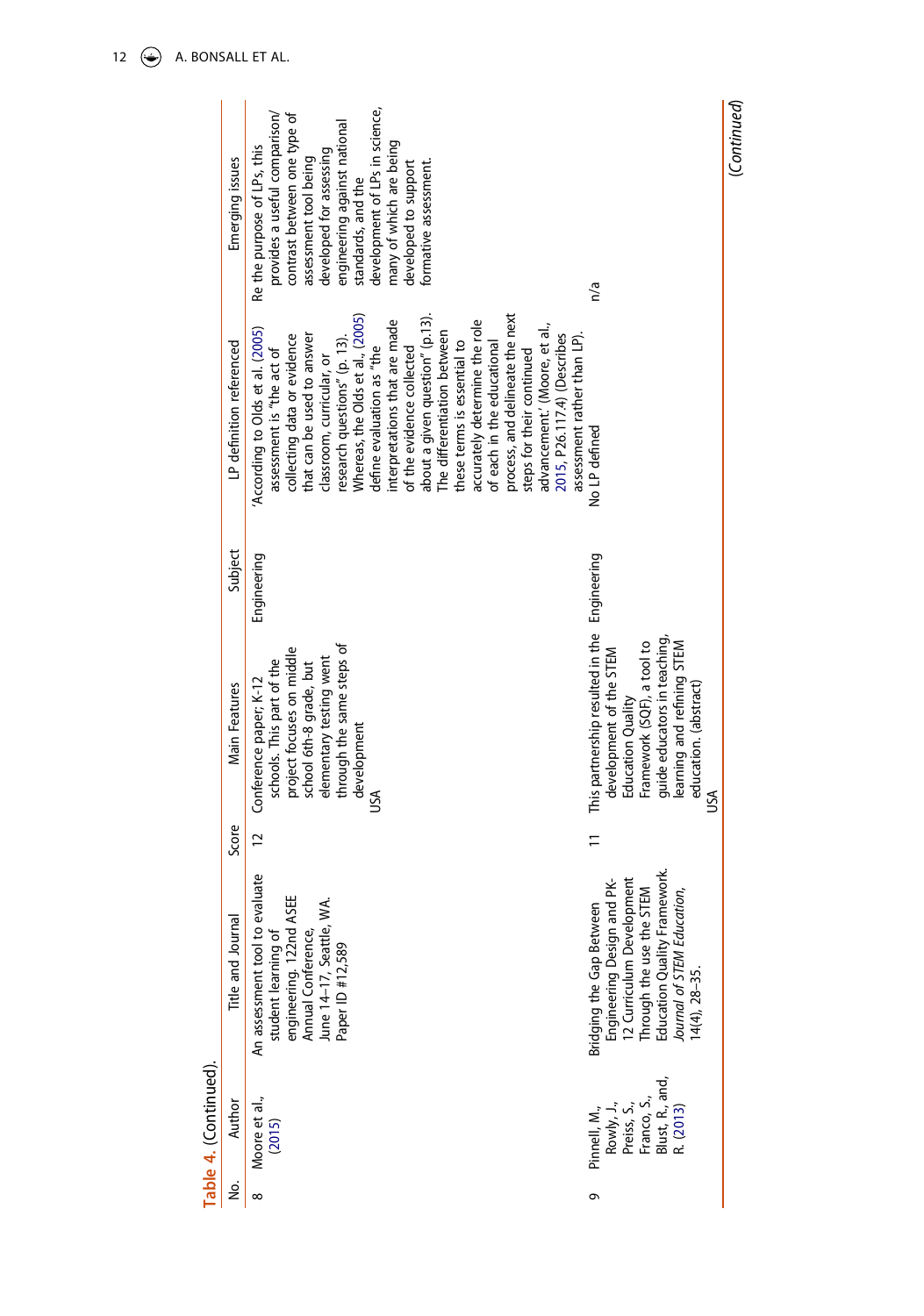<span id="page-12-0"></span>

| Emerging issues          | progression of learning instead of<br>progression of learning' and<br>not 'the learning progression'<br>learning progression, as they<br>sometimes LPs are seen as<br>definitive statements of<br>They distinguish between<br>their work will provide 'a<br>Does this mean that<br>understand that<br>outcomes?                                                                                                                                                                                                                                                                                                                                                                |
|--------------------------|--------------------------------------------------------------------------------------------------------------------------------------------------------------------------------------------------------------------------------------------------------------------------------------------------------------------------------------------------------------------------------------------------------------------------------------------------------------------------------------------------------------------------------------------------------------------------------------------------------------------------------------------------------------------------------|
| LP definition referenced | master to achieve a curriculum<br>knowledge that students must<br>subskills or bodies of enabling<br>a "form of curriculum research<br>student learning" (Fonger et al.<br>defined as a sequenced set of<br>2018, 30).' ('Seery - Athlone<br>Nestmeath, Ir.Pdf' n.d., 395)<br>sequence, assessments, and<br>Institute of Technology, Co.<br>learning over time through<br>a curricular framework and<br>understanding of students<br>Progressions of learning are<br>evels of sophistication in<br>progression, instructional<br>engineering can serve as<br>progressions of learning in<br>target (Popham, 2008)'<br>that advances a linked<br>careful articulation of<br>And |
| Subject                  | programmes.<br>Engineering<br>secondary<br>Technology<br>specifically<br>education<br>Engineering,<br>TEE)<br>and                                                                                                                                                                                                                                                                                                                                                                                                                                                                                                                                                              |
| Main Features            | Conference paper<br>High school<br>υsΑ                                                                                                                                                                                                                                                                                                                                                                                                                                                                                                                                                                                                                                         |
| Score                    | $\overline{2}$                                                                                                                                                                                                                                                                                                                                                                                                                                                                                                                                                                                                                                                                 |
| Title and Journal        | high school students. 36th<br>International Pupils' Attitudes<br>Towards Technology<br>Conference, Athlone Institute<br>Nestmeath, Ireland, 18th -<br>for 13pp<br>learning in engineering for<br>Establishing progressions of<br>of Technology, Co.<br>21st June, pp394-                                                                                                                                                                                                                                                                                                                                                                                                       |
|                          | Grubbs, M.<br>G. and<br>Bartholomew,                                                                                                                                                                                                                                                                                                                                                                                                                                                                                                                                                                                                                                           |
| Author                   | 10 Strimel, G.J.,<br>Huffman, T.F.,<br>5. (2018)                                                                                                                                                                                                                                                                                                                                                                                                                                                                                                                                                                                                                               |

RESEARCH IN SCIENCE & TECHNOLOGICAL EDUCATION  $\circledast$  13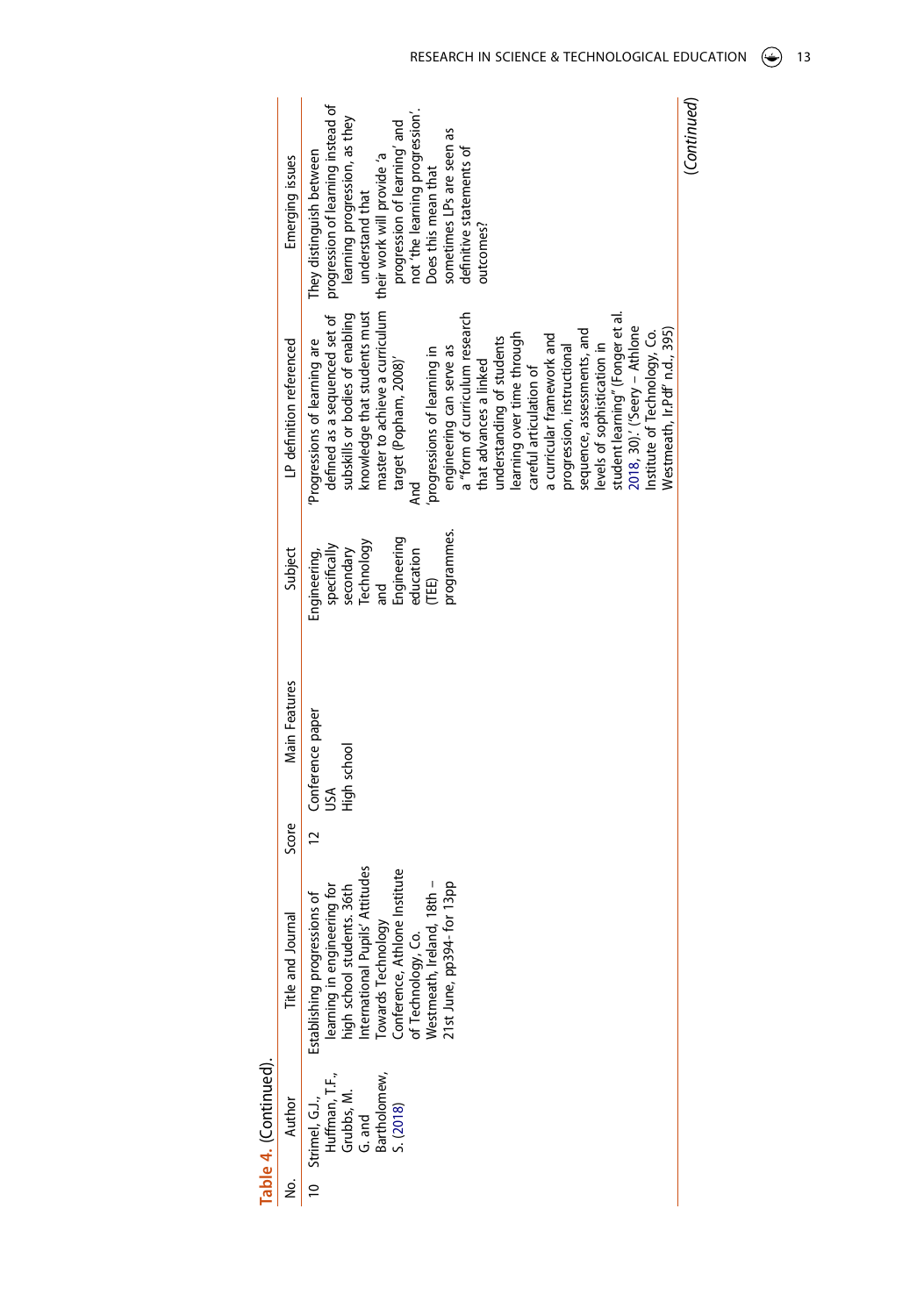<span id="page-13-0"></span>

| ġ | Author                                     | Title and Journal                                                                                                                                        | Score | Main Features                                                                                                                                                                                                                                                                                                                                                                                                            | Subject | LP definition referenced                                                                                                                                                                                                                                                                                                                                                                                                                                                                                                                                                                                                                                                                                                                                                                                                                                                                                           | Emerging issues                               |
|---|--------------------------------------------|----------------------------------------------------------------------------------------------------------------------------------------------------------|-------|--------------------------------------------------------------------------------------------------------------------------------------------------------------------------------------------------------------------------------------------------------------------------------------------------------------------------------------------------------------------------------------------------------------------------|---------|--------------------------------------------------------------------------------------------------------------------------------------------------------------------------------------------------------------------------------------------------------------------------------------------------------------------------------------------------------------------------------------------------------------------------------------------------------------------------------------------------------------------------------------------------------------------------------------------------------------------------------------------------------------------------------------------------------------------------------------------------------------------------------------------------------------------------------------------------------------------------------------------------------------------|-----------------------------------------------|
|   | 11 Wang, Hsiao-Chi,<br>and Cheng<br>(2015) | Building a learning progression<br>Creativity,<br>A measurement approach.<br>Thinking Skills and Creativit<br>for scientific imagination:<br>$17, 1-14.$ |       | scientific imagination based<br>instruction, and assessment<br>imagination process as well<br>a learning progression (LP)<br>approach using the BEAR<br>Assessment System (BAS)<br>for the development of<br>This study aimed to build<br>through LP. (abstract<br>as align curriculum,<br>on a measurement<br>pathofthescientific<br>thedevelopmental<br>betterunderstand<br>thecoreideasand<br>inanattemptto<br>Taiwan | Science | Authors cite: 'LPs are successively LP of scientific imagination as<br>ideas over an extended period<br>templates for the development<br>of curriculum and assessments<br>scientific imagination based on<br>and attempt to understand the<br>activities of science education<br>core ideas and learning paths<br>LPs have also been described<br>thinking about a topic or big<br>requires empirical validation<br>from the LPs'. (Wang, Hsiao-<br>of the scientific imagination<br>Therefore, the purpose of this<br>of time and can be used as<br>more sophisticated ways of<br>the perspective of scientific<br>learning over time that still<br>Krajcik, 2006; Wilson, 2009)<br>study was to build a LP for<br>students through feedback<br>(Smith, Wiser, Anderson, &<br>process for primary school<br>as a conjectural model of<br>invention in the informal<br>Chi, and Cheng 2015, 2)<br>(Duncan, 2009).' | a tool for indicators (p4) (very<br>short LP) |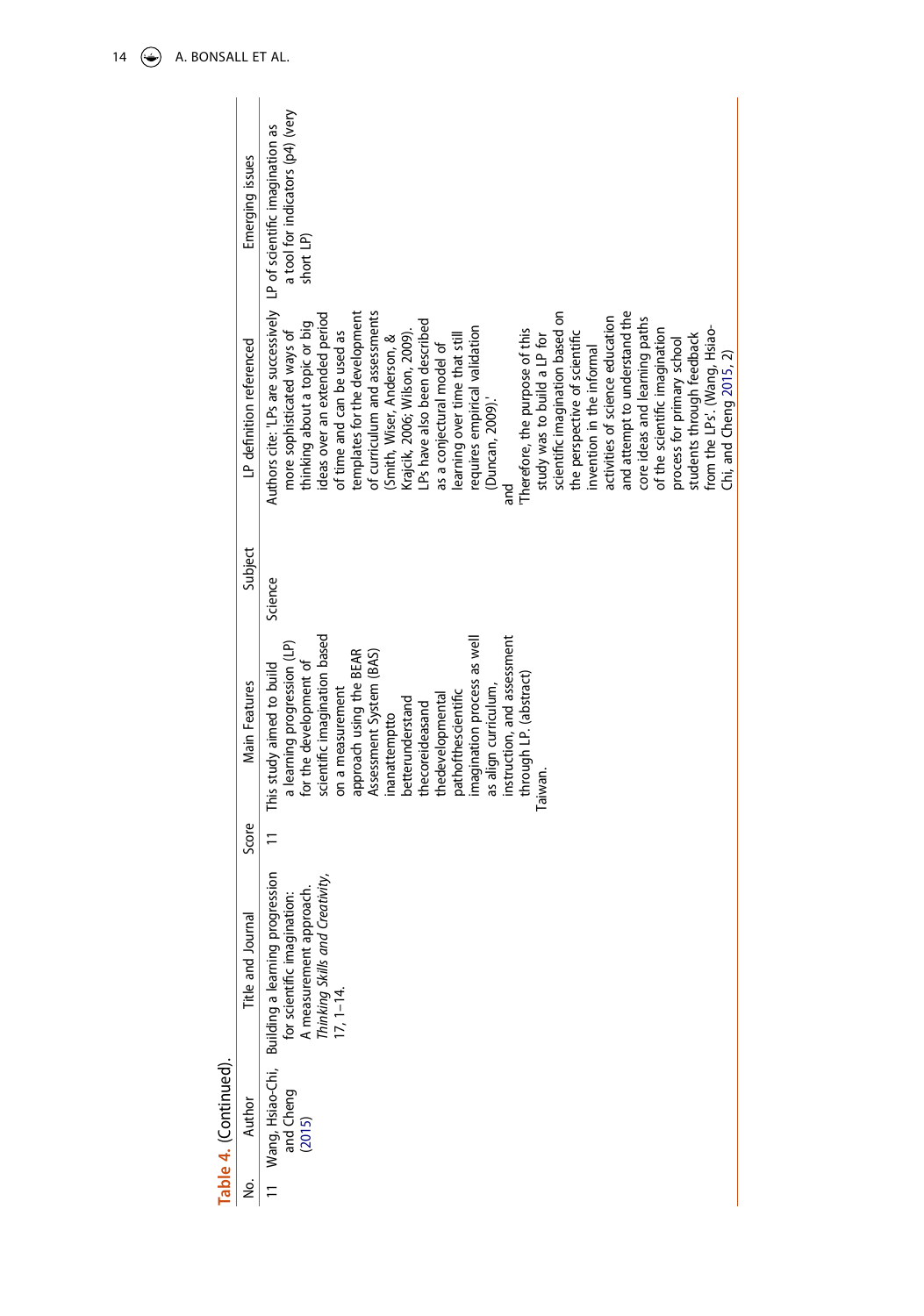| Country       | Number of papers |
|---------------|------------------|
| U.S.A         | 18               |
| U.S.A/Canada  |                  |
| U.S.A/Germany |                  |
| Australia     |                  |
| New Zealand   |                  |
| Singapore     |                  |
| Taiwan        |                  |

<span id="page-14-0"></span>**Table 5.** Breakdown of country of authorship for data papers.

description of LPs. This illustrates the gap, such that there is no common definition for engineering education LPs, unlike science.

[Figure 1](#page-14-1) illustrates that science-focused papers more frequently used either an existing definition of LP drawn from earlier literature, or provided their own. In contrast, the engineering-focused papers defined or offered their own definition of LPs.

[Figure 2](#page-15-0) Breakdown of science and engineering-focused data papers citing or defining definitions of LPs.

*Finding 4* (ref. [Table 5](#page-14-0))*: An LP linked to the NC for England did not emerge within the data papers.*

None of the data papers provided an LP for engineering education aligned to the NC for England, due to the fact that they were written in relation to their own country-specific

<span id="page-14-1"></span>

**Figure 1.** Breakdown of data papers by subject areas.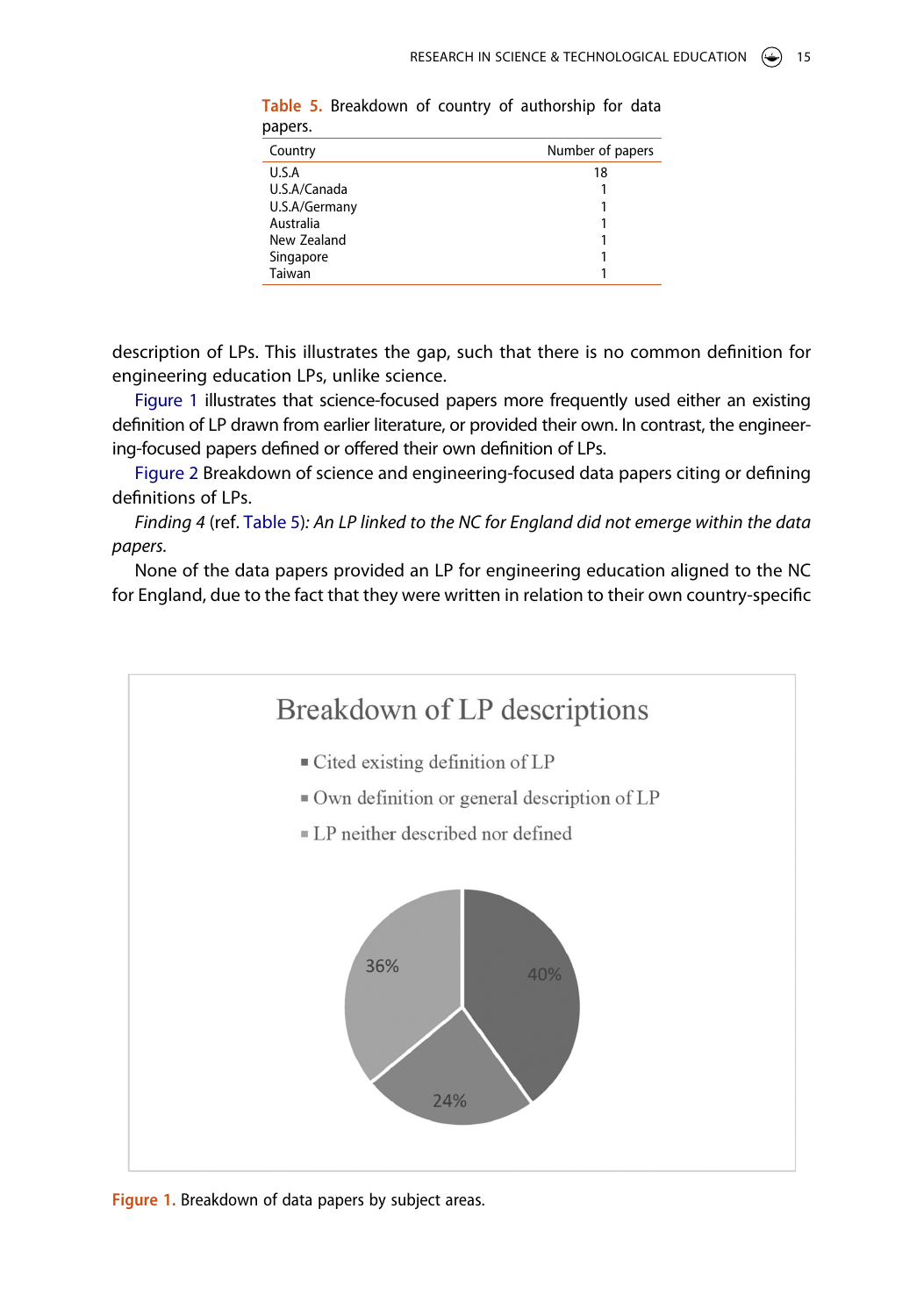<span id="page-15-0"></span>

**Figure 2.** Breakdown of science and engineering-focused data papers citing or defining definitions of LPs.

education system. [Table 4](#page-7-0) outlines the LP definitions in the data papers and the subject focus of the paper.

Seven definitions were cited, drawn from existing literature, with the National Research Council [\(2007\)](#page-22-12) being the most cited definition.

# **Definitions of LP from existing literature cited in the data paper**

**Data Paper**: Alonzo ([2012](#page-20-1))

**Subject Focus**: Science

**Definition of LP from existing literature cited in the data paper**: 'In science, learning progressions have been defined as "descriptions of the successively more sophisticated ways of thinking about a topic that can follow one another as children learn (National Research Council [NRC], 2007, p. 219)".'

<span id="page-15-1"></span>**Data Paper**: Bernholt, S. and Sevian, H. ([2018\)](#page-20-5)

#### **Subject Focus**: Science

<span id="page-15-2"></span>**Definition of LP from existing literature cited in the data paper**: 'Learning progressions in science are empirically-grounded and testable hypotheses about how students' understanding of, and ability to use, core scientific concepts and explanations and related scientific practices grow and become more sophisticated over time, with appropriate instruction' (Corcoran, Mosher, and Rogat [2009,](#page-21-1) p. 15; cf. National Research Council, [2007](#page-22-12)). It holds the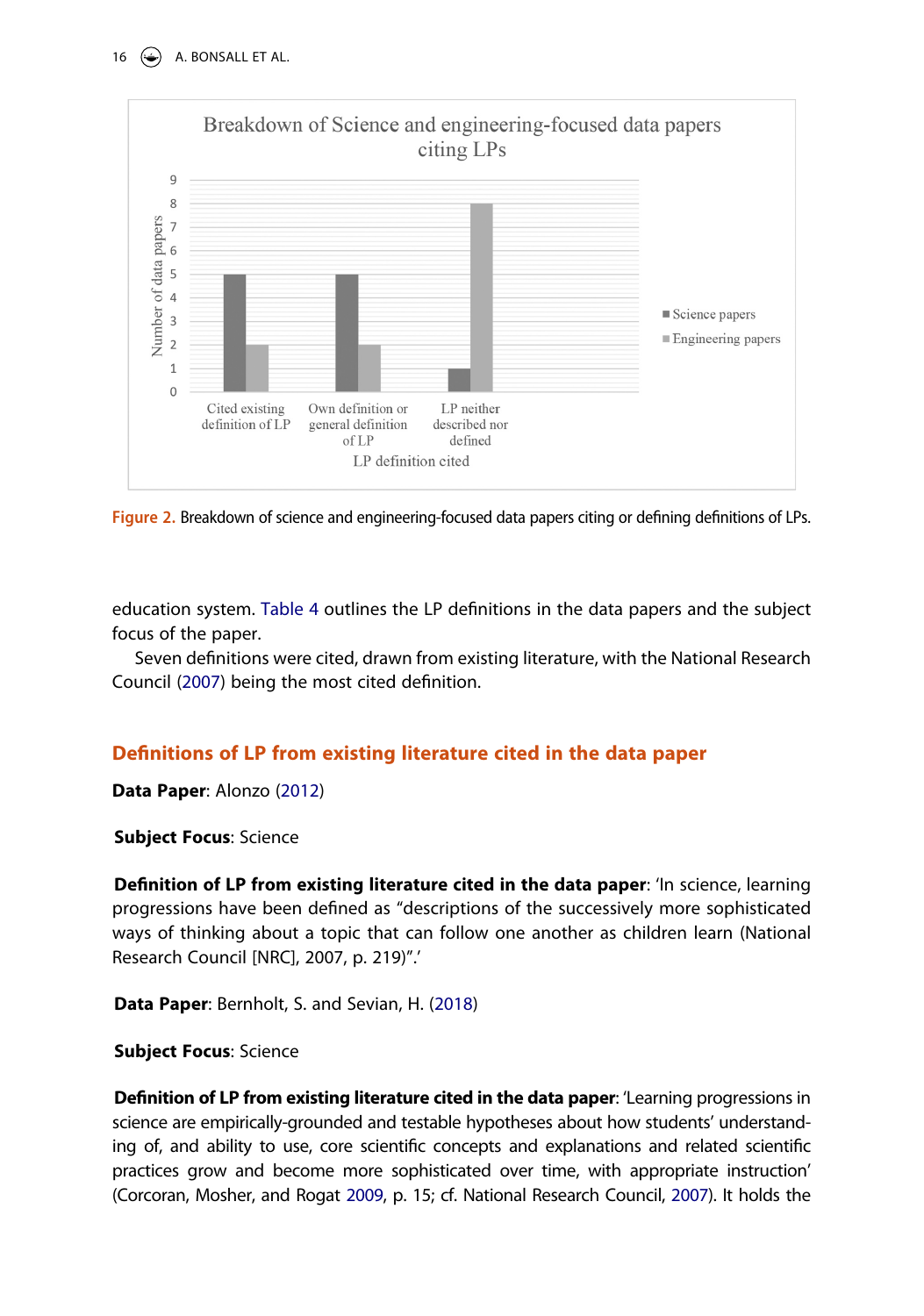promise to 'help us make informed conjectures regarding the most productive directions for science standards, curriculum, and assessment (Duncan and Rivet, 2013, 397)'

**Data Paper**: Hammer and Sikorski [\(2015\)](#page-21-14)

**Subject Focus**: Science

**Definition of LP from existing literature cited in the data paper**: LPs are defined as 'descriptions of the successively more sophisticated ways of thinking about a topic that can follow one another as children learn about and investigate a topic over a broad span of time (NRC, 2007, p. 214)' (Hammer and Sikorski [2015](#page-21-14), 424)

<span id="page-16-2"></span>**Data Paper**: Herrman-Abell, C.F. and DeBoer, G.E. ([2018](#page-21-13))

**Subject Focus**: Science

**Definition of LP from existing literature cited in the data paper**: 'The NRC, in A Framework for K-12 Science Education, summarizes the role of learning progressions in science education as follows: If mastery of a core idea in a science discipline is the ultimate educational destination, then well-designed learning progression provide a map of the routes that can be taken to reach that destination (NRC, 2012, P.26)' (Herrmann-Abell and DeBoer [2018](#page-21-13), 69)

**Data Paper**: Duschl, Maeng, and Sezen [\(2011](#page-21-15))

**Subject Focus**: Science and mathematics

<span id="page-16-0"></span>**Definition of LP from existing literature cited in the data paper: 'the learning goal, the learning activities, and the thinking and learning which students might engage'**  (Duschl, Maeng, and Sezen [2011](#page-21-15), 133)

**Data Paper**: Furtak, E.M., Circi, R. and Heredia, S.C. [\(2018\)](#page-21-16)

**Subject Focus**: Science and Biology

**Definition of LP from existing literature cited in the data paper**: 'As representations of how student understanding develops in a given domain, they also may serve as centre pieces for teachers' ongoing engagement in the processes of alignment between curriculum, instruction, and assessment (Bennett, 2011)' (Furtak, Circi, and Heredia [2018](#page-21-16), 143)

<span id="page-16-1"></span>**Data Paper**: Grubbs, Strimel, and Huffman ([2018](#page-21-12))

**Subject Focus**: Engineering

**Definition of LP from existing literature cited in the data paper**: 'As Popham (2011) states learning progressions, "provide the blueprint for the process – the structure for evidence gathering and adjustment occasions – and serve as a measure of assurance that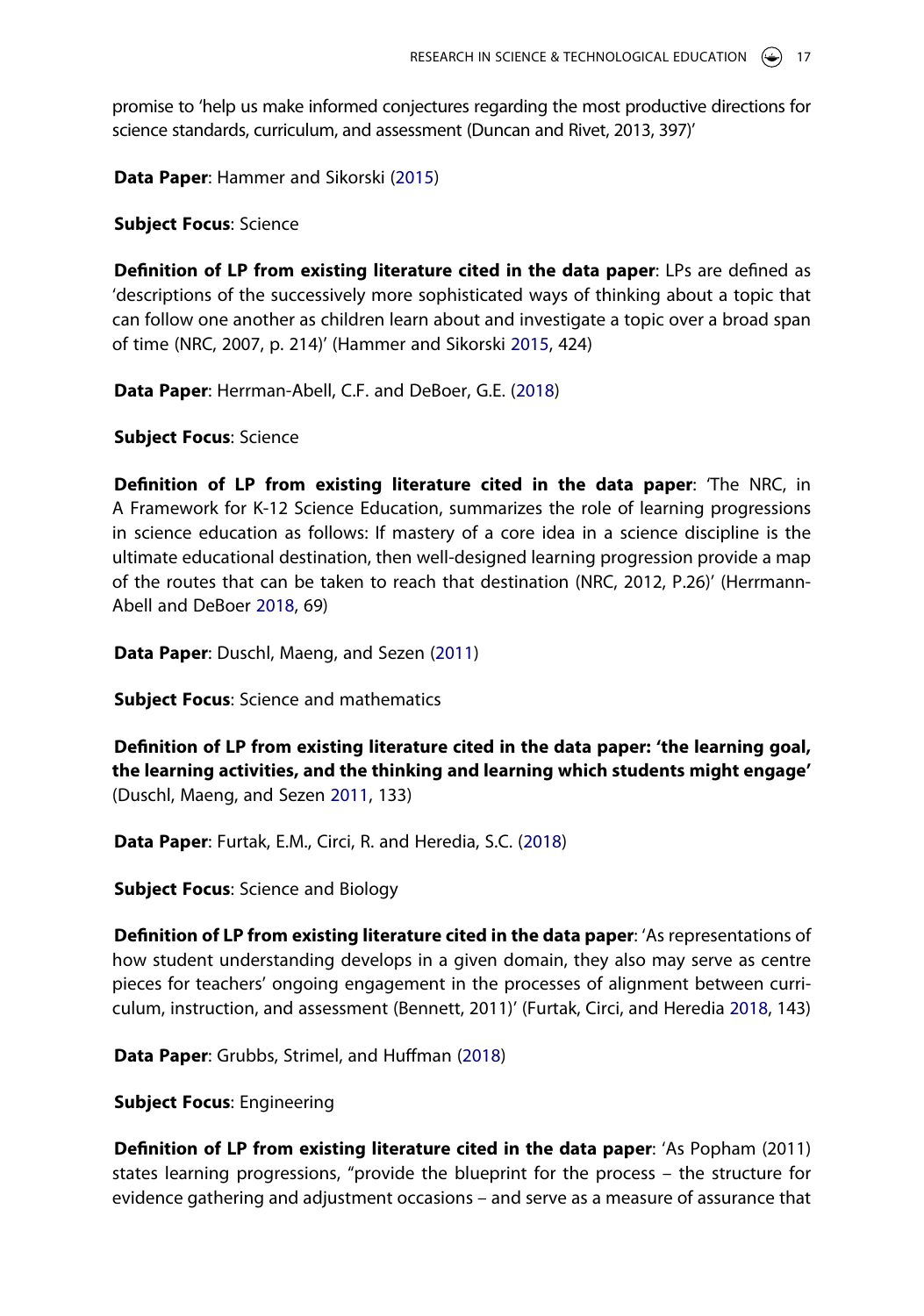18  $\bigcirc$  A. BONSALL ET AL.

the evidence-informed adjustments will improve student learning."' (Grubbs, Strimel, and Huffman [2018,](#page-21-12) 35) or 'A learning progression can be defined as, "the purposeful sequencing of teaching and learning expectations across multiple developmental stages, ages, or grade levels" (Hidden Curriculum, 2014, para. 1)' (Grubbs, Strimel, and Huffman [2018](#page-21-12), 36)

**Data Paper**: Strimell, G.J., Huffman, T.F., Grubbs, M.G. and Bartholomew, S. ([2018](#page-22-11))

# **Subject Focus**: Engineering

**Definition of LP from existing literature cited in the data paper**: 'Progressions of learning are defined as a sequenced set of subskills or bodies of enabling knowledge that students must master to achieve a curriculum target (Popham 2008)' (Grubbs, Strimel, and Huffman [2018,](#page-21-12) 395). The authors also quote Fonger et al. 'progressions of learning in engineering can serve as a "form of curriculum research that advances a linked understanding of students learning over time through careful articulation of a curricular framework and progression, instructional sequence, assessments, and levels of sophistication in student learning" (Fonger, et al, [2018](#page-21-11), p. 30).' (Grubbs, Strimel, and Huffman [2018,](#page-21-12) 395)

# **Discussion**

The findings suggest that engineering education LP definitions and examples are limited within the data papers, potentially constraining opportunities for teachers or researchers to take forward ideas and thinking for adaptation, modification and/or development. Science-focused data papers show an increased prevalence of these features.

The discussion is structured against the study's research questions:

(1) What evidence is there of the use of LPs in engineering education and associated STEM subjects, for 4–14 year olds across the world?

The subject areas breakdown of the data papers shows near parity between the representation of science and engineering-focused papers emerging from the scoping literature review. This could denote that progress is being made in each subject; however, closer inspection of the data papers suggests otherwise. A key challenge in understanding the full extent of developments in pre-college engineering education is the range of terms in this area, in particular those used to describe LPs and school age-phases. Engineering as a subject, in mainstream school curricula, has traditionally been associated with named vocational qualifications for 14 year old+ pupils. More recently, the acronym STEM has popularised the integration of science, technology, engineering and mathematics programmes.

<span id="page-17-0"></span>In many integrated STEM programmes, engineering is used as the integrative element, either through the use of the engineering design process as a method of problem solving or through engineering projects providing context for the application of science and mathematics concepts. However, the framing of engineering as a subject is limited or positioned as being in the service of the other subjects, e.g. D&T English NC aims. In Marginson et al's ([2013](#page-22-13)) review, for example, there was hardly any reference to engineering outside of its inclusion in the acronym STEM, the focus of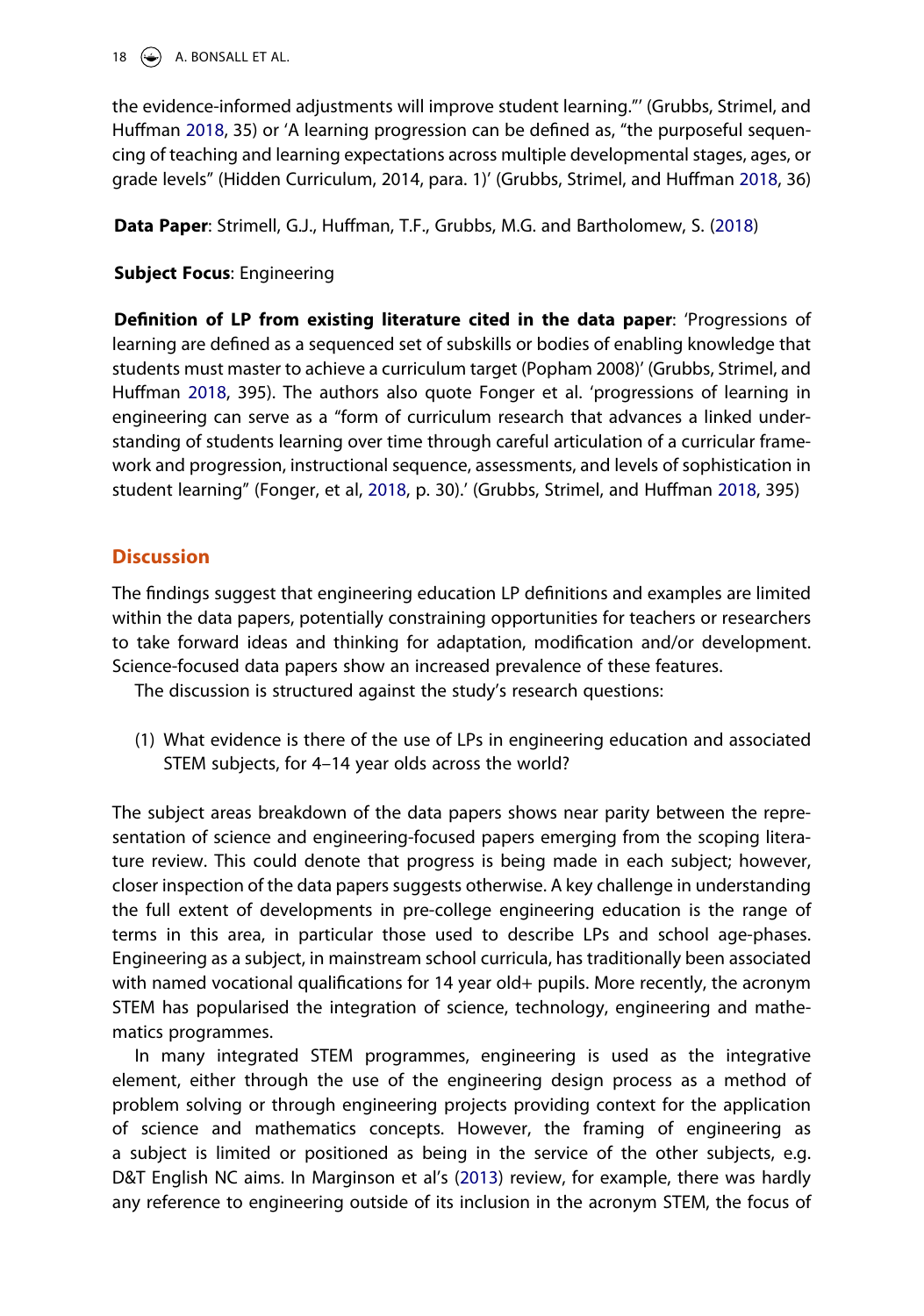reporting was mainly targeted at the treatment of science and mathematics (Marginson et al. [2013](#page-22-13)).

The lack of a clear 'go to' engineering LP definition could be problematic for teachers. Teachers are practitioners and, particularly those outside of the USA, lack a nationally agreed definition of what constitutes progression in engineering at pre-college level. While counterargument may suggest that definitions can hamper teacher and pupil creativity and conceptualisation, the findings above show that where there is no clear definition of engineering LP scholars do not add their own definitions. In these cases, a definition is left out completely.

This limitation risks a cycle of marginality emerging for pre-college engineering. The lack of scholarship further reinforcing the marginalisation of engineering as a core subject discipline.

*ii)* How are LPs described within the context of supporting the engineering education teaching and learning in English primary and secondary schools?

<span id="page-18-0"></span>Findings show that engineering specific LPs are rare and are not widely or readily accessible to teachers. Posit that with the fact that teachers of engineering in schools are often not subject specialists which poses additional challenge of accessing plentiful quality resources and research may impact provision within the classroom (Leonardi et al. [2017](#page-22-14)). Although the data papers found no LP related to the National Curriculum for England, some progress is noted within Scottish Education. Here engineering is specifically referred to within curriculum guidance documents, where the 'application of engineering' is defined within the 'Technology' specification for pre-college learners. Within the Scottish Curriculum for Excellence and the Technologies Assessing Progress documentation there describes a series of progression statements from primary school age. ('Experiences and Outcomes | Education Scotland – Technologies' n.d.). Furthermore, the Welsh Department for Education also has reviewed the curriculum into which engineering and technology will have explicit reference ('Science and Technology: Statements of What Matters – Hwb' n.d.). These documents emerge outside the scope of this literature review, in what is termed 'grey literature' however they are worthy of note as they demonstrate the shift in practice and subsequently pedagogy that will emerge over the coming years. This may precursor academic publications in the field with a focus on LPs for engineering education in England for primary and secondary schools. The impact of this means that policy and teaching practice are not in line with research evidence and outcomes. The failure of academic researchers to previously identify this gap and respond to it through rigorous research leaves curriculum development and implementation at risk of education lacking a strong evidence-informed approach.

The US, Australia, Taiwan and New Zealand, all identify engineering more explicitly in their STEM curricula. As the status and longevity of subjects at pre-college level impacts on the extent that resources and guidance is provided for teachers for mainstream curricula inclusion, it is not surprising that engineering education suffers a lack of similar profile, particularly in England. This study identifies an area of need in particular for scholarship of engineering aligned to the NC for England. Ideally, where this can happen in tandem with Learned Societies, Industry, Government and Schools resulting in an agreed LP for engineering education, subsequent resources and teacher guidance will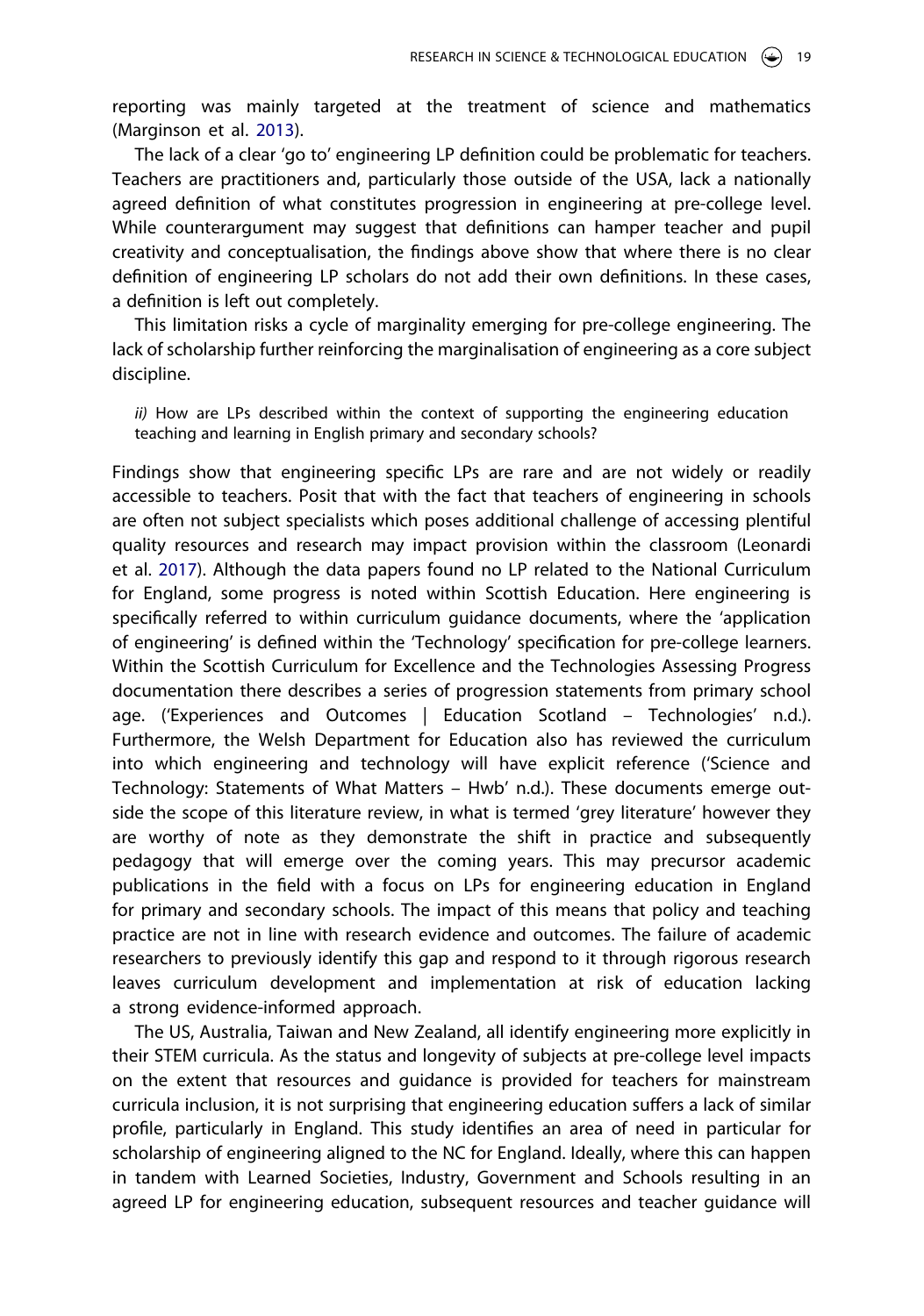20  $\left(\rightarrow\right)$  A. BONSALL ET AL.

likely ensue. The risk of continued lack of activity in this field is the persistence of a STEM skills gap and shortage, one only further exacerbated by the gender imbalance in engineering.

The authors suggest that when located, it is evident that there are a wide range of methods used to develop, trial and measure the outcomes of science, mathematics, engineering and technology LPs. This hinders comparability of findings and hinders the way teachers can potentially select one from another for use within their setting. Furthermore, while very similar, the cognitive demands and skills of each of the STEM subjects are also different. By implication the lack of such a resource impacts on teacher professional development and school system leadership. The Department for Education derives NC through evidence-based practice and academic research, informing policy change. Statutory and non-statutory guidance offers teachers the parameters within which to work, in order to ensure a consistent and high-quality teaching and learning experience for students across the country. In tandem with this, assessment and inspectorate procedures are inherently aligned with such policies, including the way in which the Office for Standards in Education, Children's Services and Skills reports on the provision schools afford to students.

### **Conclusions & recommendations**

The findings demonstrate that engineering education LP definitions and examples are limited within the data papers, suggesting limited opportunities for teachers or researchers to take forward ideas and thinking for adaptation, modification and/or development. Papers with a science-focus show an increased prevalence of these features. The authors recommend a systematic review of engineering education LP literature, in order to further identify and review the development of this area globally.

Where the professional development is required to enhance teacher confidence, skill and understanding of engineering, and where the establishment of 'engineering teachers' at primary and secondary school level is of interest, the authors recommend a need for one or more LPs to inform curriculum development in the English education sector. A response to such work is beginning to emerge through the heightened interest and publication of engineering education frameworks by the Royal Academy of Engineering, and where this is brought together with the wide range of STEM enrichment activities, there is basis to strengthen the availability of evidence-informed programmes, policy and professional development activity (Bianchi and Chippindall [2018](#page-20-0); Lucas et al. [2017;](#page-22-1) Serret [2018;](#page-22-15) Bianchi and Chippindall [2016\)](#page-20-6).

<span id="page-19-1"></span><span id="page-19-0"></span>Finally, the authors offer four recommendations for enhancing the field:

- (1) Engineering education should be recognised as a distinct subject within the NC for England, and hence purposely taught from age 4–14 years (in England some children start school at aged 4; however, the NC specifies its target age range as beginning at aged 5).
- (2) Further research and evidence-based practices need to be published by educators in order to prompt wider discussion and debate in field of engineering education LPs, in particular related to their use within the English education system.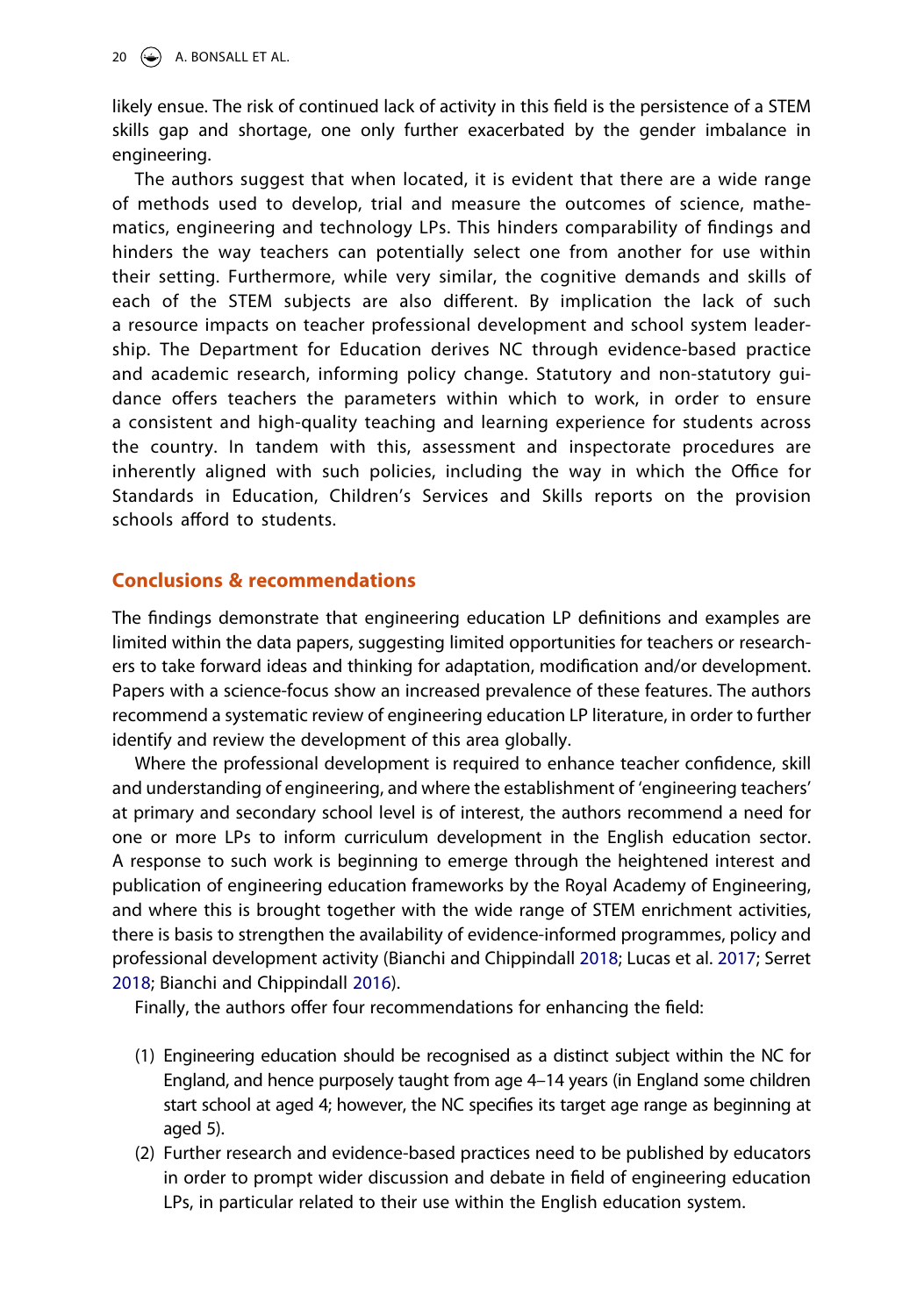- (3) Industry and education work together to ensure the progression identified at precollege level serves to meet the needs of national and local industrial strategies beyond what has already been done.
- (4) Teacher professional development and associated resources are reviewed and developed to ensure there is adequate provision for new and practicing teachers about the theoretical and practical implications of engineering education at precollege level.

From the scoping of the literature this paper highlights that, overall, LP's in engineering education remain less reported on and less developed, than LPs in both science and mathematics. The lack of a working definition of an engineering LP may be a substantial impediment for teachers, in particular those in England, who wish to develop engineering LPs within their schools. Coupled with the lack of explicit engineering content within the English curriculum, and the lack of existing English engineering LPs and of engineering LP definitions, this paper has highlighted gaps in practice and in the literature and offered four recommendations for remedy.

### **Disclosure statement**

No potential conflict of interest was reported by the authors.

# **Funding**

This work was supported by the The Royal Academy of Engineering; The Comino Foundation.

#### **ORCID**

Amy Bonsall **b** http://orcid.org/0000-0001-8314-0209 Lynne Bianchi **b** http://orcid.org/0000-0001-9605-6452 Janet Hanson **iD** http://orcid.org/0000-0002-6637-3833

# **References**

- <span id="page-20-2"></span>"About the Queen Elizabeth Prize for Engineering." [n.d.](#page-2-0) Queen Elizabeth Prize for Engineering. Accessed 3 December 2019. <https://qeprize.org/about-us>
- <span id="page-20-1"></span>Alonzo, A. C., and A. W. Gotwals, eds. [2012.](#page-1-0) *Learning Progressions in Science: Current Challenges and Future Directions*. Springer Science & Business Media.
- <span id="page-20-4"></span>Arksey, H., and L. O'Malley. [2005.](#page-3-0) "Scoping Studies: Towards a Methodological Framework." *International Journal of Social Research Methodology* 8 (1): 19–32. doi:[10.1080/](https://doi.org/10.1080/1364557032000119616) [1364557032000119616.](https://doi.org/10.1080/1364557032000119616)
- <span id="page-20-3"></span>Armstrong, R., B. J. Hall, J. Doyle, and E. Waters. [2011.](#page-3-1) ""Scoping the Scope" of a Cochrane Review." *Journal of Public Health* 33 (1): 147–150. doi:[10.1093/pubmed/fdr015](https://doi.org/10.1093/pubmed/fdr015).
- <span id="page-20-5"></span>Bernholt, S., & Sevian, H. [\(2018\)](#page-15-1). "Learning Progressions and Teaching Sequences–Old Wine in New Skins?" *Chemistry Education Research and Practice* 19 (4): 989–997.
- <span id="page-20-6"></span>Bianchi, L., and J. Chippindall. [2016](#page-19-0). "Tinkering - a Signature Pedagogy for Engineering in the Primary School?" Sheffield.
- <span id="page-20-0"></span>Bianchi, L., and J. Chippindall. [2018](#page-1-1). *Tinkering for Learning: Learning to Teach Engineering in the Primary and KS3 Classroom*. Manchester: Royal Academy of Engineering.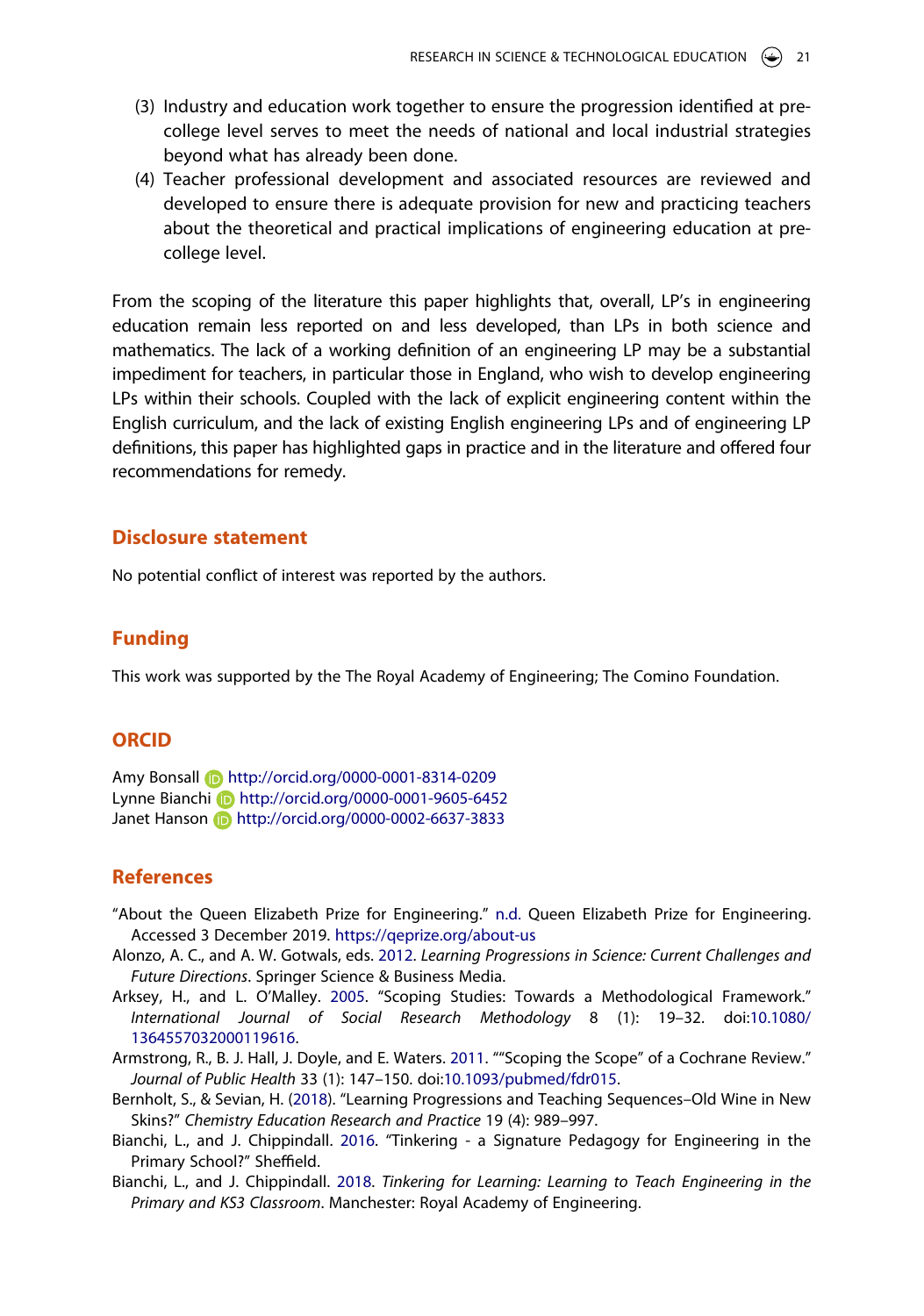- 22  $\left(\rightarrow\right)$  A. BONSALL ET AL.
- <span id="page-21-3"></span>Chabalengula, V. M., and F. Mumba. [2017.](#page-2-1) "Engineering Design Skills Coverage in K-12 Engineering Program Curriculum Materials in the USA." *International Journal of Science Education* 39 (16): 2209–2225. doi:[10.1080/09500693.2017.1367862.](https://doi.org/10.1080/09500693.2017.1367862)
- <span id="page-21-4"></span>Colucci-Gray, L., P. Burnard, C. Cooke, R. Davies, D. Gray, and J. Trowsdale. [2017.](#page-2-1) Reviewing the Potential and Challenges of Developing STEAM Education through Creative Pedagogies for 21st Learning: How Can School Curricula Be Broadened towards a More Responsive, Dynamic, and Inclusive Form of Education?
- <span id="page-21-8"></span>Compton, V., and C. Harwood. [2005.](#page-7-1) "Progression in Technology Education in New Zealand: Components of Practice as a Way Forward." *International Journal of Technology and Design Education* 15 (3): 253–287. doi:[10.1007/s10798-004-5401-6](https://doi.org/10.1007/s10798-004-5401-6).
- <span id="page-21-1"></span>Corcoran, T., F. Mosher, and A. Rogat. [2009.](#page-1-2) "Learning Progressions in Science: An Evidence-Based Approach to Reform." *CPRE Research Reports,* May. [https://doi.org/10.12698/cpre.2009.rr63.](https://doi.org/10.12698/cpre.2009.rr63)
- <span id="page-21-9"></span>Covitt, B. A., K. L. Gunckel, B. Caplan, and S. Syswerda. [2018.](#page-7-2) "Teachers' Use of Learning Progression-Based Formative Assessment in Water Instruction." *Applied Measurement in Education* 31 (2): 128–142. doi:[10.1080/08957347.2017.1408627.](https://doi.org/10.1080/08957347.2017.1408627)
- <span id="page-21-10"></span>Cunningham, C. M., C. P. Lachapelle, and M. E. Davis. [2018](#page-7-3). "Engineering Concepts, Practices, and Trajectories for Early Childhood Education". In *Early Engineering Learning*, 135–174. Singapore: Springer.
- <span id="page-21-6"></span>Dominguez-Reig, G., and D. Robinson. [2018](#page-2-2). *UTCs: Are They Delivering for Young People and the Economy?* Education Policy Institute.
- <span id="page-21-15"></span>Duschl, R., S. Maeng, and A. Sezen. [2011](#page-16-0). "Learning Progressions and Teaching Sequences: A Review and Analysis." *Studies in Science Education* 47 (2): 123–182. doi:[10.1080/03057267.2011.604476](https://doi.org/10.1080/03057267.2011.604476).
- <span id="page-21-2"></span>Educating for the Modern World. [2018.](#page-2-3) CBI/Pearson Education and Skills Annual Report. London. <https://www.cbi.org.uk/articles/educating-for-the-modern-world/>
- "Engineering-Education-A-Clear-Content-Base-for-Standards.Pdf." n.d. Accessed 27 November 2019. [https://www.researchgate.net/profile/Greg\\_Strimel/publication/319650562\\_Engineering\\_](https://www.researchgate.net/profile/Greg_Strimel/publication/319650562_Engineering_Education_A_Clear_Content_Base_for_Standards/links/5a034a1e4585158bad1db13a/Engineering-Education-A-Clear-Content-Base-for-Standards.pdf) [Education\\_A\\_Clear\\_Content\\_Base\\_for\\_Standards/links/5a034a1e4585158bad1db13a/](https://www.researchgate.net/profile/Greg_Strimel/publication/319650562_Engineering_Education_A_Clear_Content_Base_for_Standards/links/5a034a1e4585158bad1db13a/Engineering-Education-A-Clear-Content-Base-for-Standards.pdf)  [Engineering-Education-A-Clear-Content-Base-for-Standards.pdf](https://www.researchgate.net/profile/Greg_Strimel/publication/319650562_Engineering_Education_A_Clear_Content_Base_for_Standards/links/5a034a1e4585158bad1db13a/Engineering-Education-A-Clear-Content-Base-for-Standards.pdf)
- <span id="page-21-7"></span>English, L., and T. Moore, eds. [2018.](#page-5-1) "Early Engineering Learning." Early Mathematics Learning and Development. Singapore: Springer. doi:[10.1007/978-981-10-8621-2.](https://doi.org/10.1007/978-981-10-8621-2)
- "Experiences and Outcomes | Education Scotland Technologies." n.d. Accessed 22 June 2020. <https://blogs.glowscotland.org.uk/glowblogs/technologies/home/experiences-and-outcomes/>
- <span id="page-21-11"></span>Fonger, N. L., A. Stephens, M. Blanton, I. Isler, E. Knuth, and A. M. Gardiner. [2018.](#page-8-0) "Developing a Learning Progression for Curriculum, Instruction, and Student Learning: An Example from<br>Mathematics Education." *Coanition and Instruction* 36 (1): 30–55. doi:10.1080/ Mathematics Education." *Cognition and Instruction* 36 (1): 30–55. doi:[10.1080/](https://doi.org/10.1080/07370008.2017.1392965) [07370008.2017.1392965](https://doi.org/10.1080/07370008.2017.1392965)
- <span id="page-21-16"></span>Furtak, E. M., R. Circi, and S. C. Heredia. [2018](#page-16-1). "Exploring Alignment among Learning Progressions, Teacher-Designed Formative Assessment Tasks, and Student Growth: Results of a Four-Year Study." *Applied Measurement in Education* 31 (2): 143–156. doi:[10.1080/08957347.2017.1408624.](https://doi.org/10.1080/08957347.2017.1408624)
- "Grand Challenges 14 Grand Challenges for Engineering." n.d. Accessed 27 November 2019. [http://](http://www.engineeringchallenges.org/challenges.aspx) [www.engineeringchallenges.org/challenges.aspx](http://www.engineeringchallenges.org/challenges.aspx)
- <span id="page-21-12"></span>Grubbs, M. E., G. J. Strimel, and T. Huffman. [2018](#page-9-0). "Engineering Education: A Clear Content Base for Standards." *Technology and Engineering Teacher* 77 (7): 32–38.
- <span id="page-21-14"></span>Hammer, D., and T.-R. Sikorski. [2015.](#page-16-2) "Implications of Complexity for Research on Learning Progressions." *Science Education* 99 (3): 424–431. doi:[10.1002/sce.21165](https://doi.org/10.1002/sce.21165).
- <span id="page-21-13"></span>Herrmann-Abell, C. F., and G. E. DeBoer. [2018](#page-10-0). "Investigating a Learning Progression for Energy Ideas from Upper Elementary through High School." *Journal of Research in Science Teaching* 55 (1): 68–93. doi:[10.1002/tea.21411.](https://doi.org/10.1002/tea.21411)
- <span id="page-21-0"></span>Hynes, M. M., C. Mathis, S. Purzer, A. Rynearson, and E. Siverling. [2017](#page-1-3). "Systematic Review of Research in P-12 Engineering Education from 2000-2015." *International Journal of Engineering Education* 33 (1): 453–462.
- <span id="page-21-5"></span>Jho, H., O. Hong, and J. Song. [2016](#page-2-4). "An Analysis of STEM/STEAM Teacher Education in Korea with a Case Study of Two Schools from a Community of Practice Perspective." *Eurasia Journal of Mathematics, Science and Technology Education* 12 (7): 1843–1862.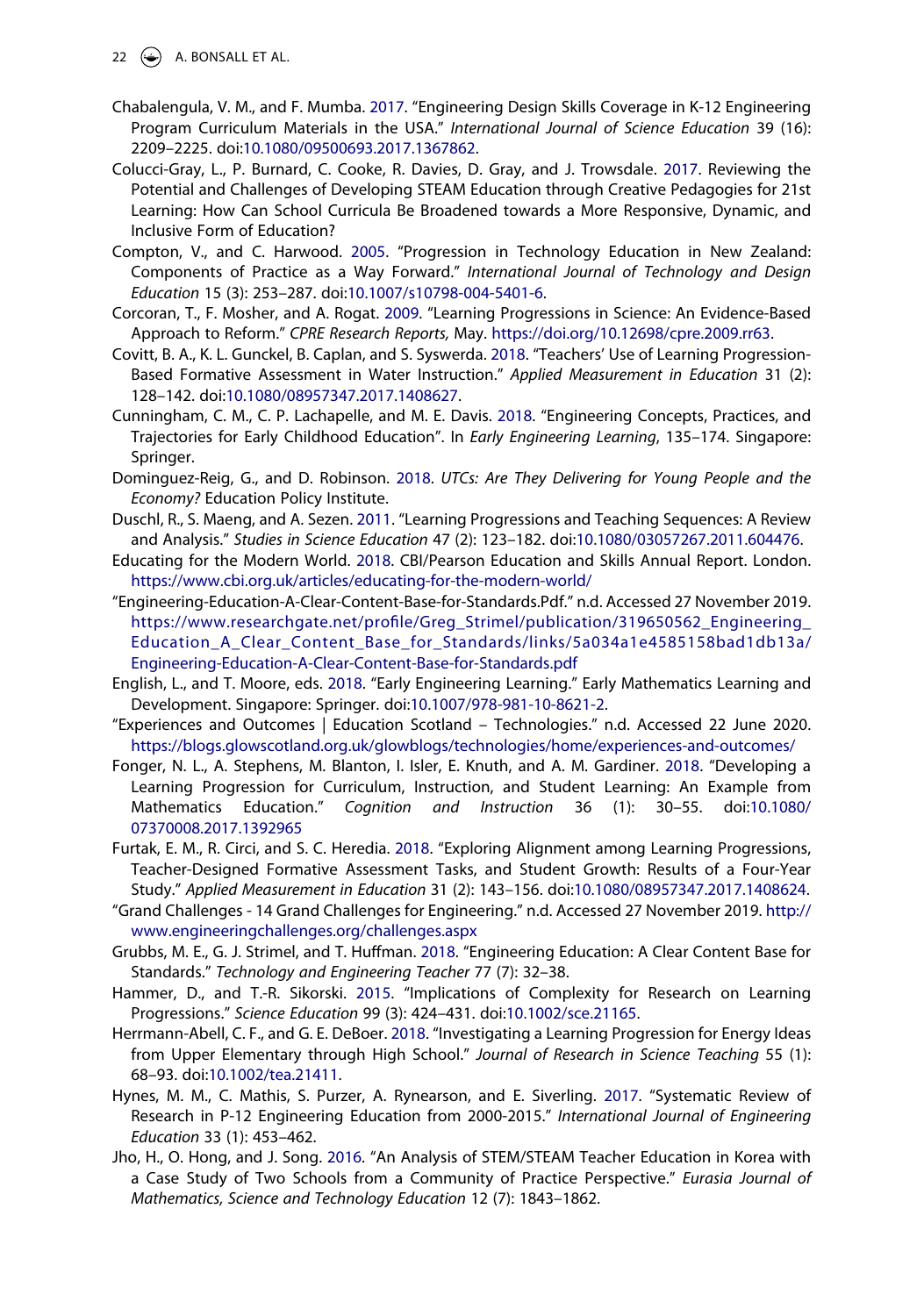- <span id="page-22-3"></span>Kobrin, J. L., S. Larson, A. Cromwell, and P. Garza. [2015](#page-3-2). "A Framework for Evaluating Learning Progressions on Features Related to Their Intended Uses." *Journal of Educational Research and Practice* 5 (1): 58–73. doi:[10.5590/JERAP.2015.05.1.04](https://doi.org/10.5590/JERAP.2015.05.1.04).
- <span id="page-22-14"></span>Leonardi, S., H. Lamb, P. Howe, and A. Choudhoury. [2017.](#page-18-0) *"State of the Nation" Report of UK Primary Science Education*. Leicester: Wellcome Trust. [https://wellcome.ac.uk/sites/default/files/state-of](https://wellcome.ac.uk/sites/default/files/state-of-the-nation-report-of-uk-science-education.pdf)[the-nation-report-of-uk-science-education.pdf](https://wellcome.ac.uk/sites/default/files/state-of-the-nation-report-of-uk-science-education.pdf)
- <span id="page-22-0"></span>Lucas, B., J. Hanson, and G. Claxton. [2014.](#page-1-4) "Royal Academy of Engineering (Great Britain), and Standing Committee for Education and Training." *Thinking like an Engineer: Implications for the Education System : A Report for the Royal Academy of Engineering Standing Committee for Education and Training: Summary Report, May 2014*.
- <span id="page-22-1"></span>Lucas, B., J. Hanson, L. Bianchi, and J. Chippindall. [2017](#page-1-4). *Learning to Be an Engineer: Implications for the Education System*. London: Royal Academy of Engineering.
- <span id="page-22-13"></span>Marginson, S., R. Tytler, B. Freeman, and K. Roberts. [2013.](#page-17-0) "STEM: Country Comparisons: International Comparisons of Science, Technology, Engineering and Mathematics (STEM) Education." Final Report. Australian Council of Learned Academies.
- <span id="page-22-6"></span>Margot, K. C., and T. Kettler. [2019](#page-3-3). "Teachers' Perception of STEM Integration and Education: A Systematic Literature Review." *International Journal of STEM Education* 6 (1): 2. doi:[10.1186/](https://doi.org/10.1186/s40594-018-0151-2) [s40594-018-0151-2.](https://doi.org/10.1186/s40594-018-0151-2)
- "National Curriculum in England: Design and Technology Programmes of Study." n.d. GOV.UK. Accessed 27 November 2019. [https://www.gov.uk/government/publications/national](https://www.gov.uk/government/publications/national-curriculum-in-england-design-and-technology-programmes-of-study/national-curriculum-in-england-design-and-technology-programmes-of-study)[curriculum-in-england-design-and-technology-programmes-of-study/national-curriculum-in](https://www.gov.uk/government/publications/national-curriculum-in-england-design-and-technology-programmes-of-study/national-curriculum-in-england-design-and-technology-programmes-of-study)[england-design-and-technology-programmes-of-study](https://www.gov.uk/government/publications/national-curriculum-in-england-design-and-technology-programmes-of-study/national-curriculum-in-england-design-and-technology-programmes-of-study)
- "OECD Future of Education and Skills 2030 Organisation for Economic Co-Operation and Development." n.d. Accessed 27 November 2019. <https://www.oecd.org/education/2030-project/>
- "Science and Technology: Statements of What Matters Hwb." n.d. Accessed 22 June 2020. [https://](https://hwb.gov.wales/curriculum-for-wales/science-and-technology/statements-of-what-matters/) [hwb.gov.wales/curriculum-for-wales/science-and-technology/statements-of-what-matters/](https://hwb.gov.wales/curriculum-for-wales/science-and-technology/statements-of-what-matters/)
- "SEERIH Innovations." n.d. Accessed 27 November 2019. [https://seerih-innovations.org/](https://seerih-innovations.org/tinkering4learning/)  [tinkering4learning/](https://seerih-innovations.org/tinkering4learning/)
- "Seery Athlone Institute of Technology, Co. Westmeath, Ir.Pdf." n.d. Accessed 27 November 2019. <https://www.skolfi.se/wp-content/uploads/2018/04/PATT36-Proceedings.pdf>
- <span id="page-22-8"></span>Moore, Tamara J., and Siddika Selcen Guzey. [2015](#page-10-1). "An Assessment Tool to Evaluate Student Learning of Engineering (Funda-mental)." 26: 1.
- <span id="page-22-12"></span>National Research Council. [2007.](#page-15-2) *Taking Science to School: Learning and Teaching Science in Grades K-8*. National Academies Press.
- <span id="page-22-7"></span>National Research Council. [2012](#page-10-2). *A Framework for K-12 Science Education: Practices, Crosscutting Concepts, and Core Ideas*. National Academies Press.
- <span id="page-22-9"></span>Olds, B. M., B. M. Moskal, and R. L. Miller. [2005.](#page-11-0) "Assessment in Engineering Education: Evolution, Approaches and Future Collaborations." *Journal of Engineering Education* 94 (1): 13–25.
- <span id="page-22-10"></span>Pinnell, M., J. Rowley, S. Preiss, R. P. Blust, R. Beach, and S. Franco. [2013](#page-11-1). "Bridging the Gap Between Engineering Design and PK-12 Curriculum Development Through the Use the STEM Education Quality Framework." *Journal of STEM Education* 14 (4).
- <span id="page-22-2"></span>"Royal Academy of Engineering (Great Britain), and Education for Engineering (Great Britain)." [2019](#page-2-5). *Engineering Skills for the Future: The 2013 Perkins Review Revisited*.
- <span id="page-22-15"></span>Serret, N., ed. [2018.](#page-19-1) *ASE Guide to Primary Science Education*. 4th New ed. Hatfield, Herts: Association for Science Education.
- <span id="page-22-4"></span>Shea, N. A., and R. G. Duncan. [2013](#page-3-2). "From Theory to Data: The Process of Refining Learning Progressions." *Journal of the Learning Sciences* 22 (1): 7–32. doi:[10.1080/10508406.2012.691924](https://doi.org/10.1080/10508406.2012.691924).
- <span id="page-22-5"></span>Shepard, L. A. [2018.](#page-3-4) "Learning Progressions as Tools for Assessment and Learning." *Applied Measurement in Education* 31 (2): 165–174. doi:[10.1080/08957347.2017.1408628](https://doi.org/10.1080/08957347.2017.1408628).
- <span id="page-22-11"></span>Strimel, G. J., M. E. Grubbs, T. J. Huffman, and S. Bartholomew. [2018](#page-12-0). "Establishing Progressions of Learning in Engineering for High School Students." In *36th International Pupils' Attitudes Towards Technology Conference*, 394.